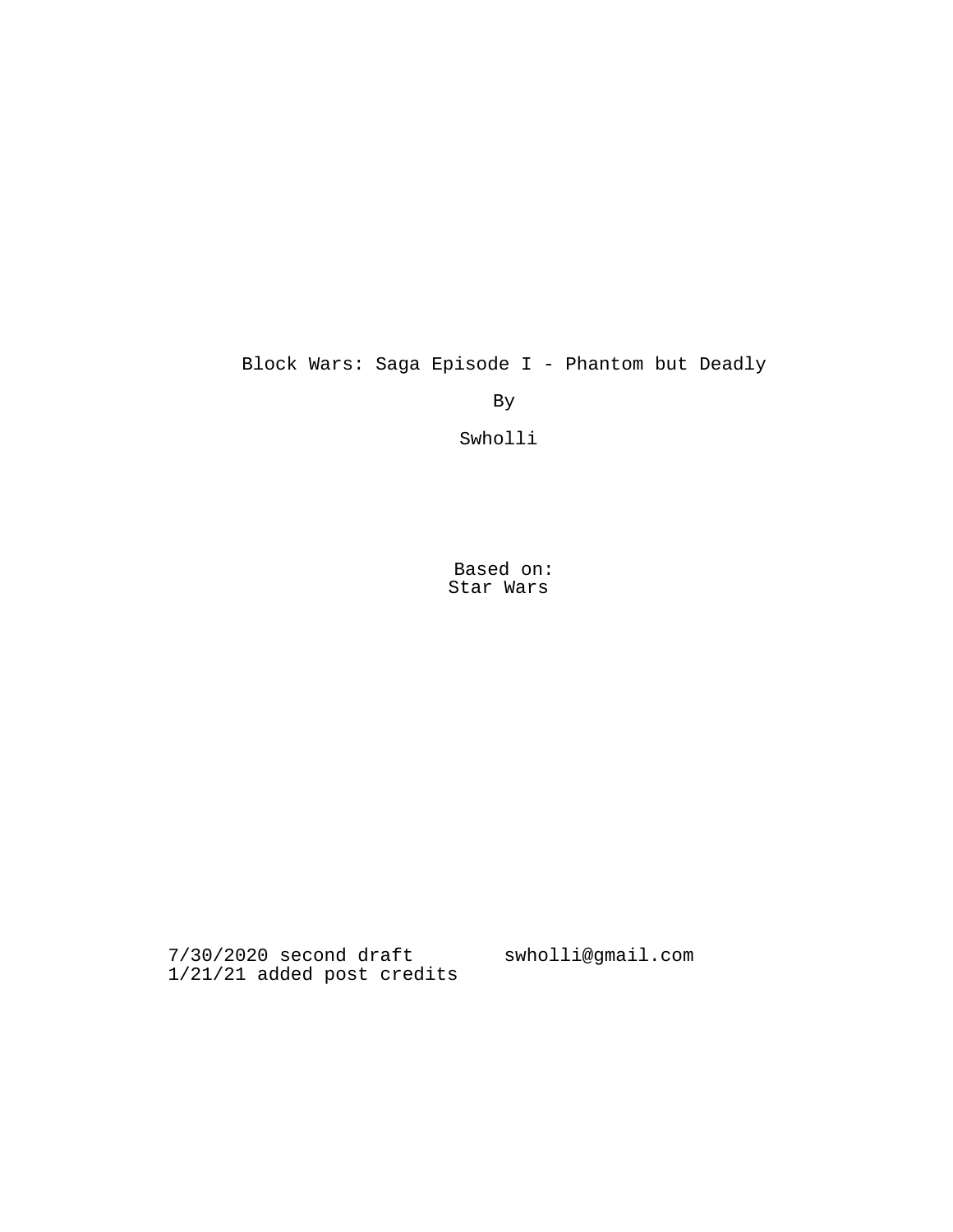*A long time ago, when this was still funny....*

BLOCK WARS: SAGA

EPISODE I

PHANTOM BUT DEADLY

EXT. SPACE

We pan down, a small cruiser is heading towards camera. We pan with the cruiser as it heads toward Naboo, surrounded by hundreds of Trade Federation Battleships.

INT. CRUISER

The Captain and the Pilot maneuver closer to one of the battleships.

> QUI-GON (off screen) Captain.

The captain turns to look behind her.

CAPTAIN

Yes, sir?

QUI-GON Tell them we wish to board.

CAPTAIN

Yes, sir.

The captain turns to her screen, where Nute Gunray waits a reply.

NUTE

Hello?

CAPTAIN With all due respect for the Trade Federation, the Ambassadors for the Supreme Chancellor wish board.

NUTE

No.

The screen goes black. Out the cockpit window, the sinister battleship looms ever closer.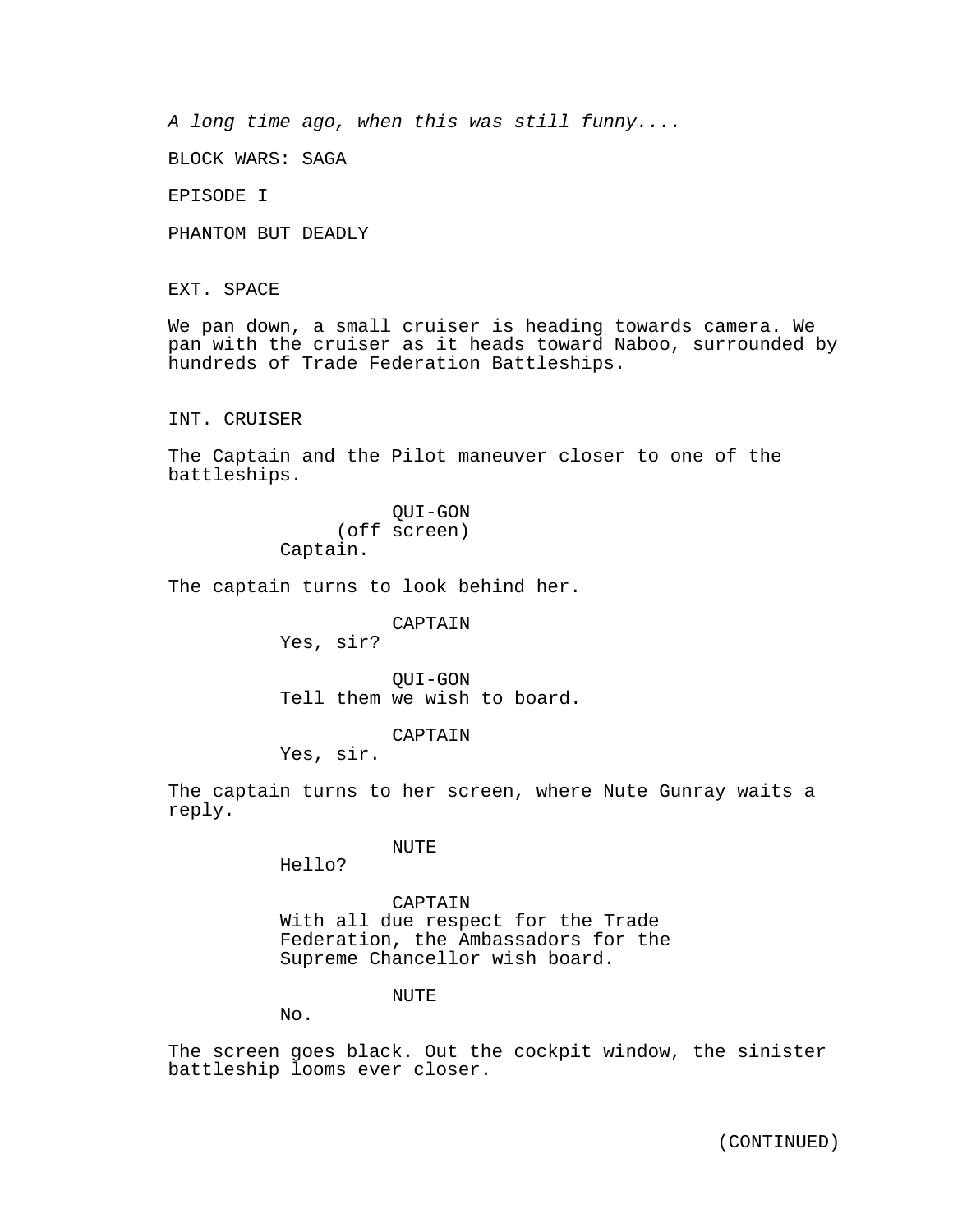CAPTAIN Uh, he said no.

OBI-WAN

Ram it.

INT. DOCKING BAY

The cruiser rockets toward the federation battleship, crashing into the hangar.

Rocketing out of the windshield before it erupts into flames, the two jedi fly into a group of battle droids and begin slicing and dicing.

Obi-wan and Qui-gon stand among the rubble and broken droids.

> OBI-WAN I have a bad feeling about this.

INT. HALLWAY

A small protocol droid walks in to greet them. It has a female voice.

> TC-14 My name is TC-14. Your trial version of TC-14 has expired! If you'd like to unlock the full version, please insert 25 credits into my chassis to continue! Or visit our website

QUI-GON (interrupting) Uh, later.

They're taken down the hall.

INT. CONFERENCE ROOM

The two cloaked figures are seated.

 $TC-14$ My name is TC-14. Your trial version of TC-14 has expired! If you'd like to-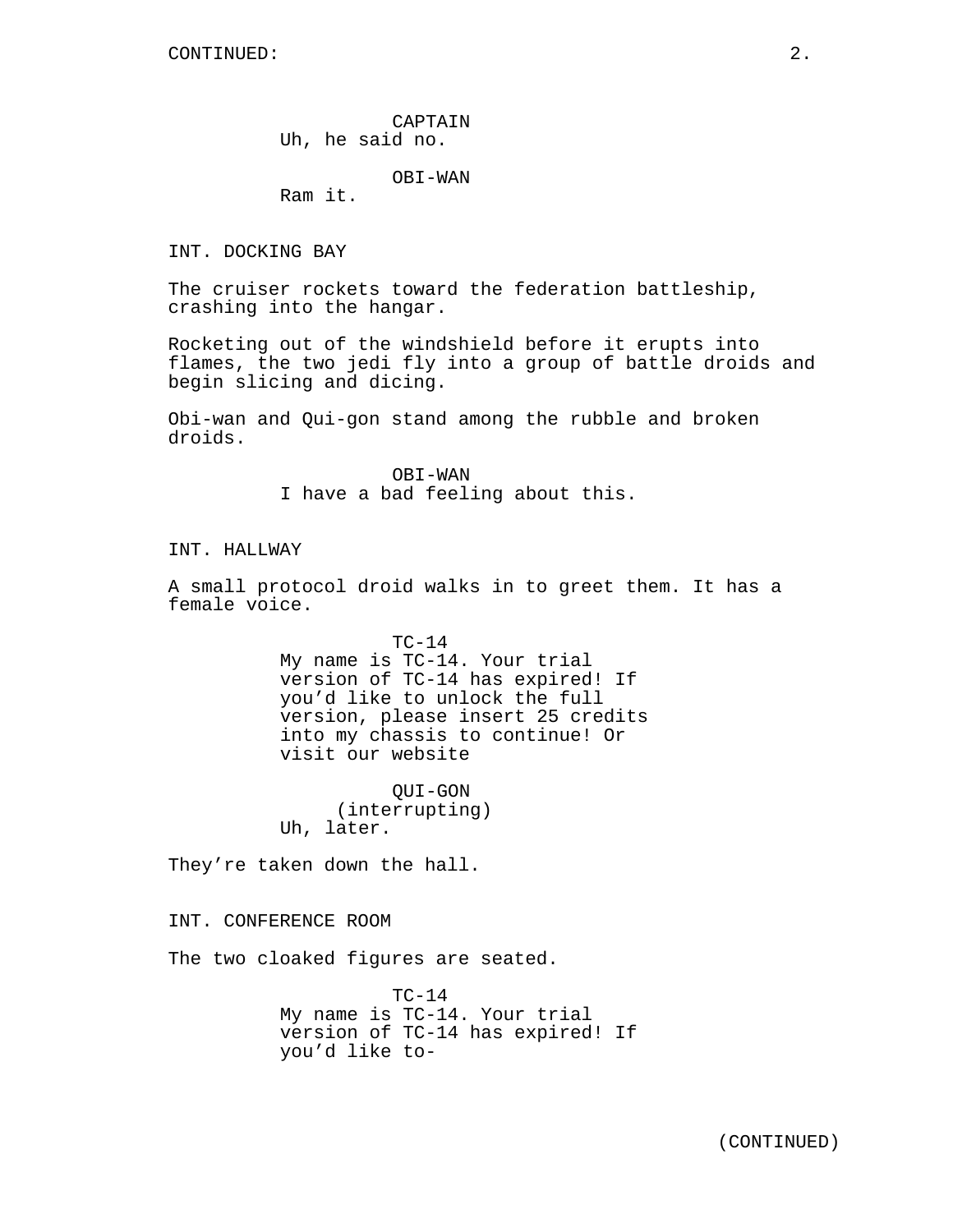# QUI-GON Alright enough!

The droid leaves. The two figures remove their cloaks and hoods.

INT. BATTLESHIP'S BRIDGE

Nute Gunray and Daultray Dofine are in the bridge as TC-14 enters.

The two jedi are on a viewscreen being spied on.

 $TC-14$ My name is TC-14. Your trial version-

DAULTRAY DOFINE Sir, the ambassadors are jedi knights.

NUTE Hmm. We had better be careful around them.

DAULTRAY DOFINE Sir, they're in the room with the gas leak.

NUTE (quickly, depserately) The room with the what?

INT. CONFERENCE ROOM

TC-14 makes her way into the room with drinks on a serving tray.

Smokes starts billowing out of a vent on the lower side of the room.

QUI-GON

Oh.

OBI-WAN

What?

QUI-GON They're hotboxing in there.

He yells towards the wall of the vent.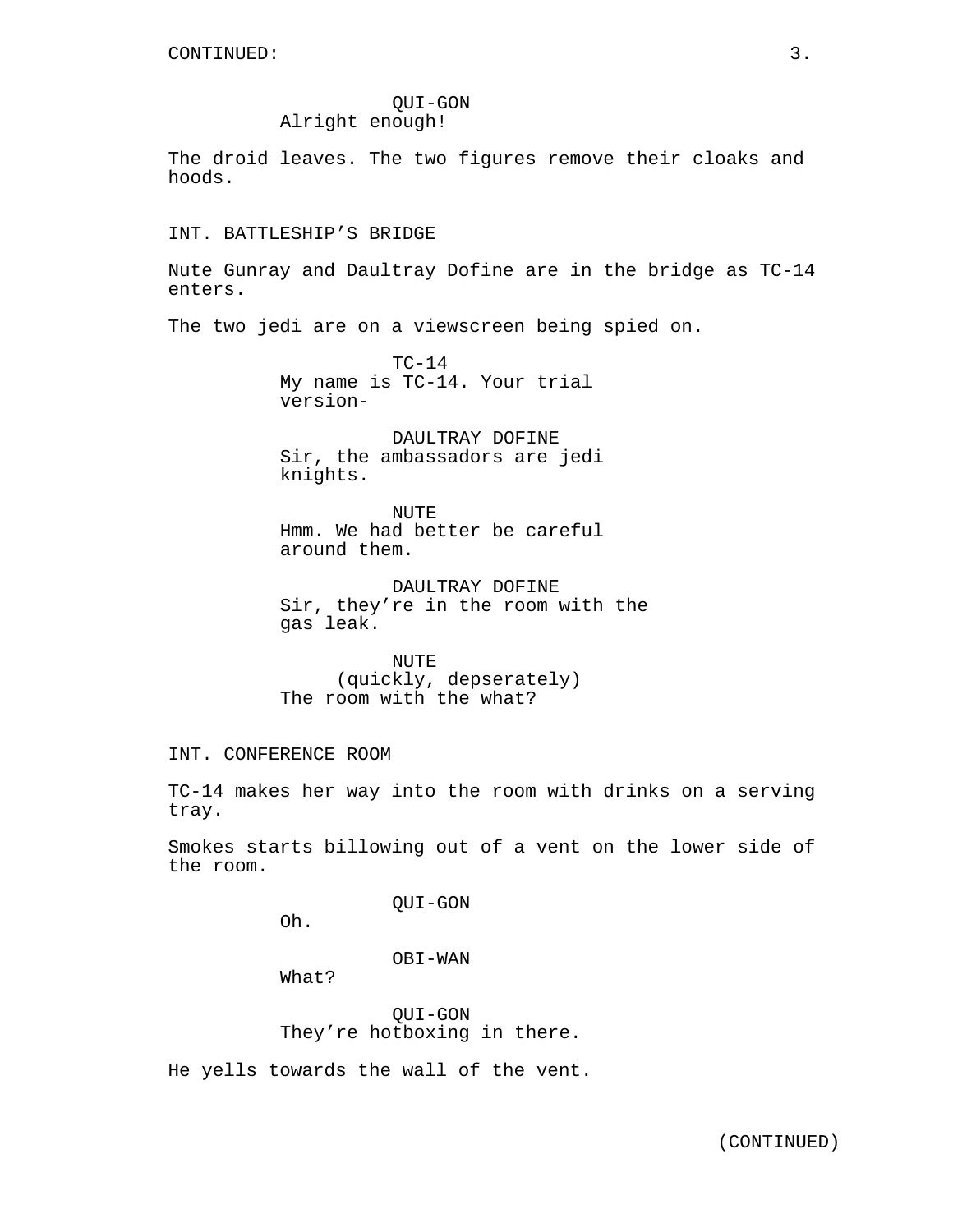CONTINUED: 4.

QUI-GON Come on, man, not while you're working!

A beat.

Qui-gon sniffs the air again.

QUI-GON Wait a minute...

They realize it's not pot smoke but deadly gas.

QUI-GON Yeah, no, this is posion. Alright, negotiations are over. Saber-time.

OBI-WAN Witty one liner!

The quickly stand and ignite their sabers.

INT. OUTSIDE CONFERENCE ROOM

The droids are lined up and ready. A hologram of Nute commands them.

> NUTE Oh god, check on them, make sure they're still alive.

The hologram fizzles out.

The droids open the door. Smoke rolls out into the room.

TC-14 stumbles out.

 $TC-14$ My name is TC-14. Your trial-

Suddenly two light sabers and silhouettes can be seen and cut off the droid's speech. The green saber lunges and takes TC-14's head off. The droids attempt to attack but are cut down in vein.

INT. BRIDGE

NUTE Hey wait? They're killing all my droids!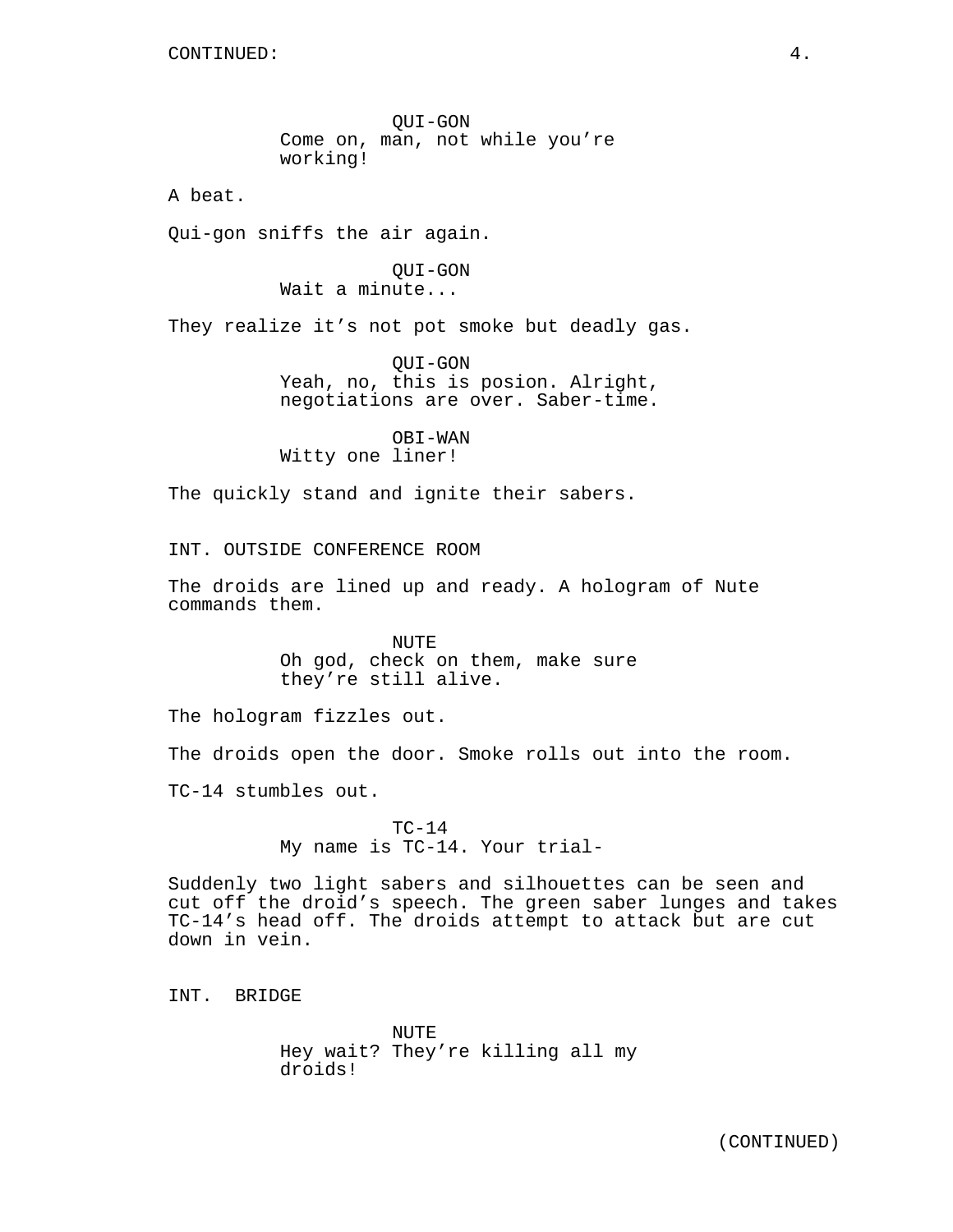RUNE What do we do?

NUTE Send in the destroyer droids!

# INT. OUTSIDE CONFERENCE ROOM

Obi-Wan continues to destroy droids as Qui-Gon makes his way to the doors. He starts cutting through.

INT. BRIDGE

RUNE Oh god, they're cutting through the door!

NUTE Shut more doors!

RUNE

WE DON'T HAVE ANY MORE DOORS!

#### INT. OUTSIDE CONFERENCE ROOM

Doors are shut on Qui-Gon. However, he looks at his saber, realizes it is still solidified plasma and hotter than a star, and continues to cut, this time whistling.

Destroyer droids make their way down the hall way. Qui-Gon senses them.

> QUI-GON Uh oh. Destroyer droids.

OBI-WAN Battle plan delta?

QUI-GON Delta is run away cartoonishly fast, right?

## OBI-WAN

Right.

The two Jedi quickly make an escape, scooby-doo sound effects as they run.

The destroyer droids rush in, slightly too late.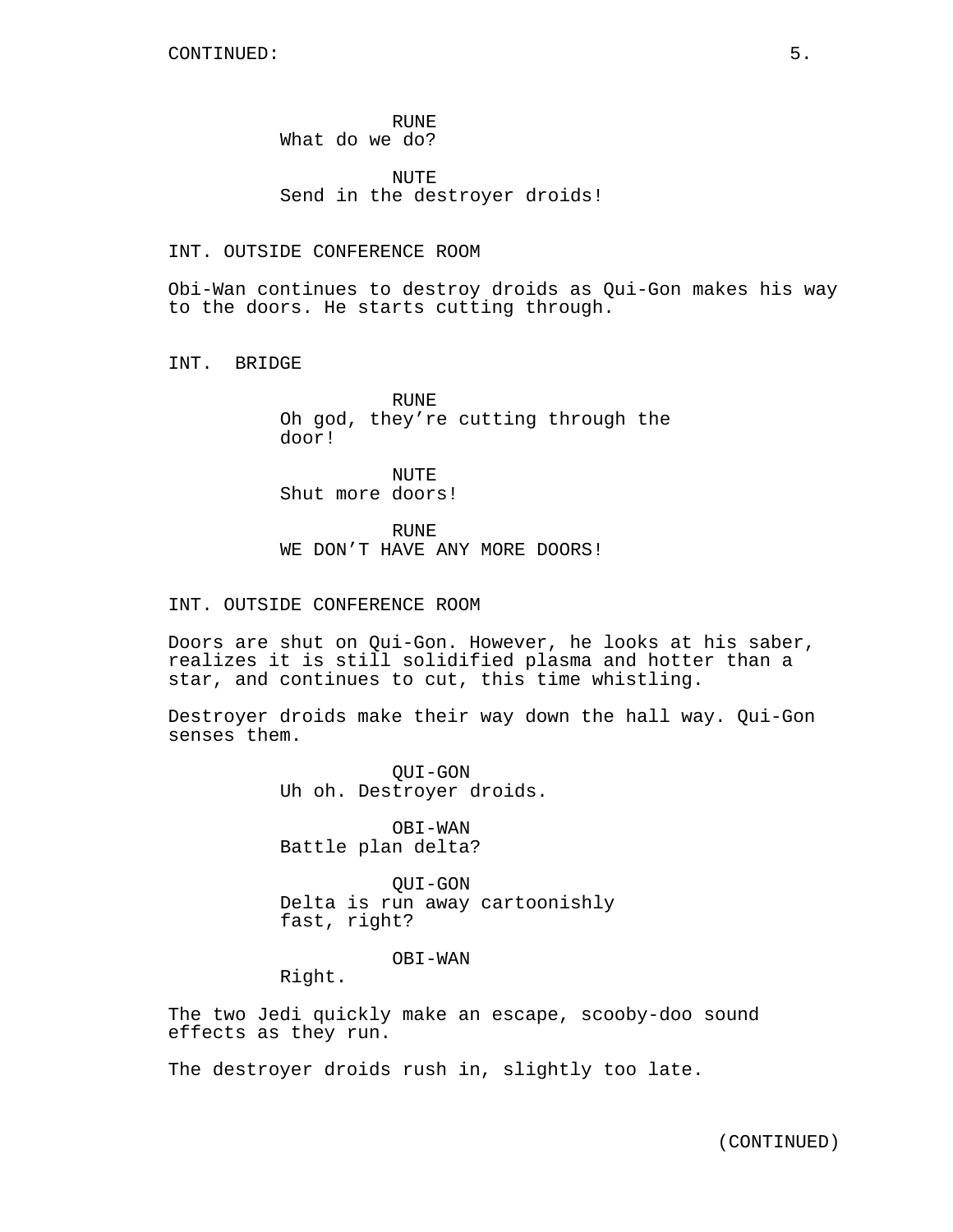#### DESTROYER DROID

Uhh...

They sit silent for a few seconds.

DESTROYER DROID Well this is awkward.

# INT. DOCKING BAY

The two Jedi have made their way into the docking bay where hundreds of droid ships are making their way to the surface of Naboo for an invasion.

The two sneak aboard and make their way down to the planet.

## INT. BATTLESHIP'S BRIDGE

Nute is inspecting the molten metal still sizzling from his door where Qui-Gon almost made it through.

> NUTE Oh, I am not getting my deposit back.

## EXT. NABOO

As the Jedi land on the planet, they realize the scope of the invasion happening.

Droids are everywhere, zipping around, forming in groups.

Obi-wan and Qui-gon make their way toward the palace.

INT. THEED PALACE STAIRCASE

Nute has made his way down to the planet and is escorting Queen Amidala and her company.

> NUTE You are going to sign the treaty!

> AMIDALA I will not condone an action that will lead my people to war.

NUTE. You will, in time.

They approach a group of droids.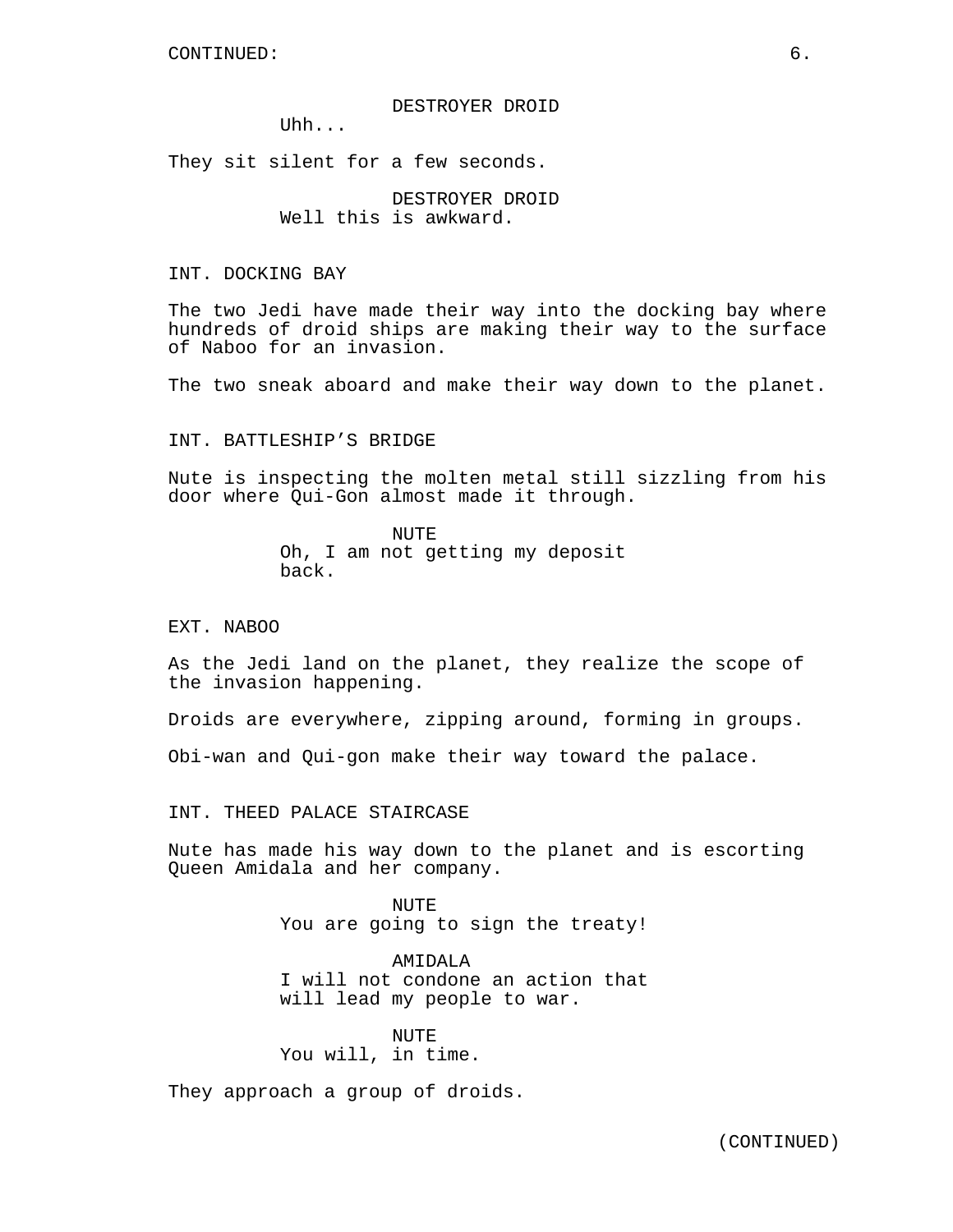NUTE Process her.

DROID COMMANDER Roger roger.

He leaves.

They stand for a beat.

DROID COMMANDER What did he say? I zoned out.

DROID I don't know, it's not my job to listen.

DROID COMMANDER Let's just walk them around and look important.

**DROTD** 

Can do.

EXT. THEED PLAZA

The group is being escorted around. Obi-wan and Qui-gon are sneaking around and take notice.

They jump down, cutting apart the droids with ease.

QUI-GON Your highness, we are the ambassadors for the supreme chancellor.

BIBBLE Your negotiations seemed to have failed.

OBI-WAN Oh, I don't like you at all.

Captain Panaka steps forward.

PANAKA We need to get out of here!

The group moves forward to some ships.

A battalion of droids wait nearby. Obi-wan begins slicing and dicing.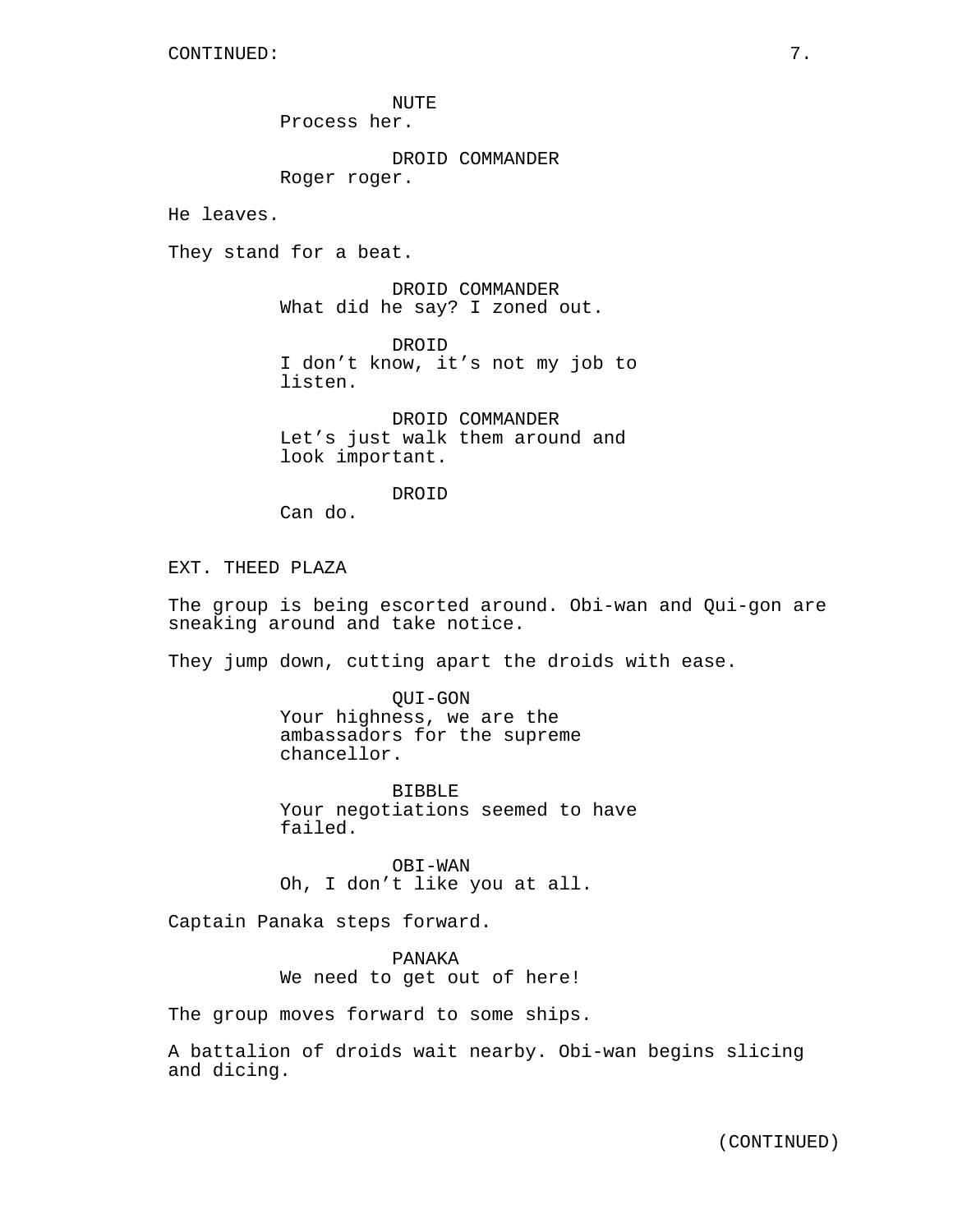DROID Where are you going?

QUI-GON I'm taking these people to Coruscant.

DROID Coruscant? Uhhhhhh... well, uhhhh...

Obi-wan is still going to town on droids in the distance, doing sweet flips and tricks.

> DROID Uhhhhh..... uhhhhhhhhhh.... uhhhhhhhhh

Droids are being mercilessly destroyed, many of them screaming out in terror.

> DROID Uhhhhhhhhhhhh.... that doesn't compute, you're under arrest!

As he gets his sentence out, Obi-wan is behind him cutting up the two droids standing nearest to him. As the order leaves his robot mouth his head is sliced clean off.

The group all move to a silver ship in the hanger and take off with a pilot waiting nearby.

EXT. NABOO

The ship takes off.

EXT. SPACE

As the ship leaves the planet, one of the Federation battleships notices.

INT. BATTLESHIP GUNNER

A couple of droids sit at battle stations monitoring the area.

One droid is manning the guns, the other is reading a magazine titles "POPULAR ROBOTICS."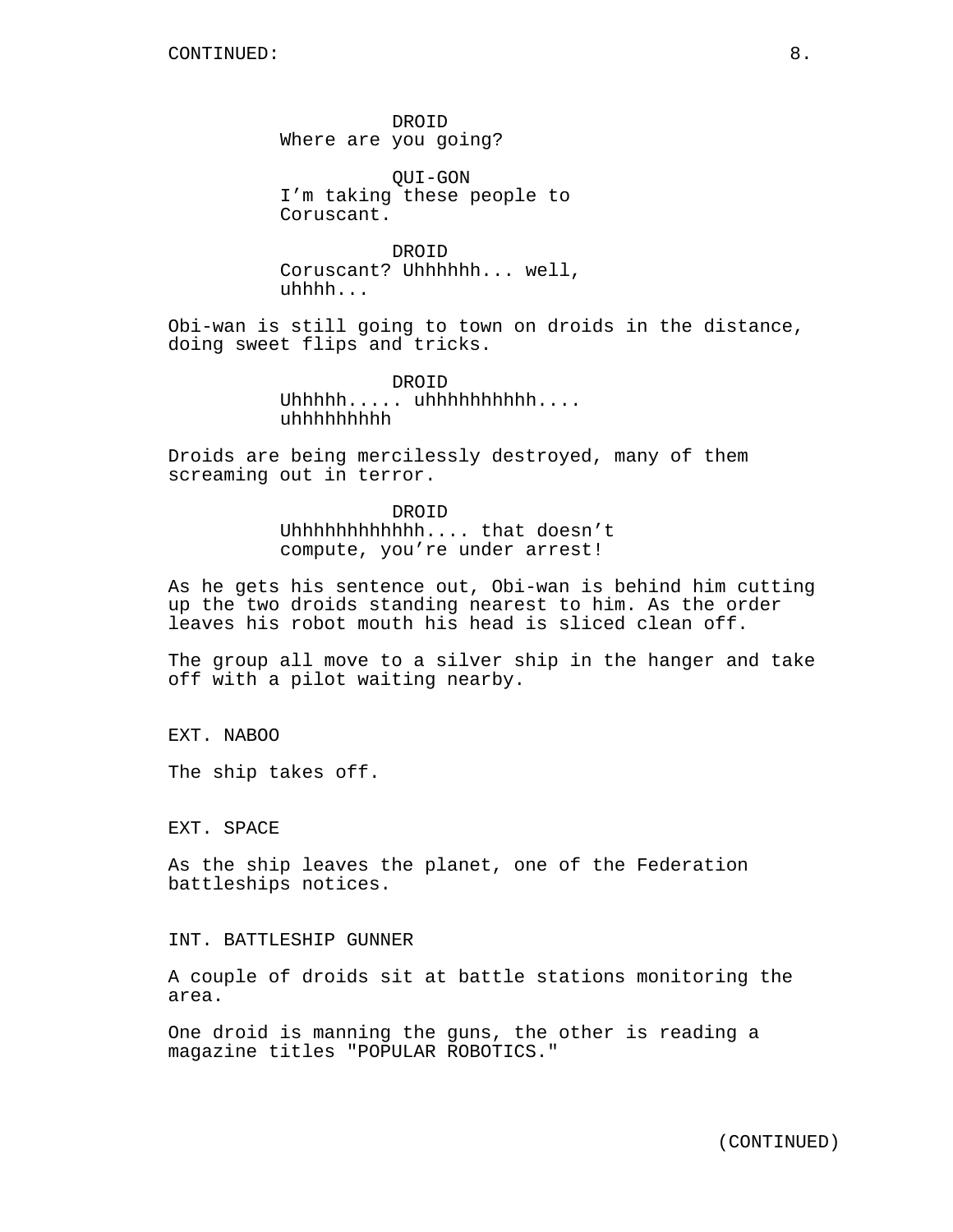DROID They're making their way through the blockade!

DROID COMMANDER Uhg, fine, fire.

EXT. SPACE

It fires on them, clipping a bit of the ship's backside.

INT. BATTLESHIP GUNNER

DROID COMMANDER Well, we tried.

DROID This is a terrible blockade.

# INT. BATTLESHIP'S BRIDGE

Nute and Rune sit around a conference table. A hologram of Darth Sidious appears.

> NUTE They were able to get away.

SIDIOUS What? Why? You have hundreds of battleships around the planet.

NUTE We have about 12.

A hologram appears behind him. It's Darth Maul.

SIDIOUS I seem to have made a mistake betting everything on you. I'm sending my apprentice, Darth Maul.

Maul stares angerily at Nute.

SIDIOUS Yes yes, eager fellow he is.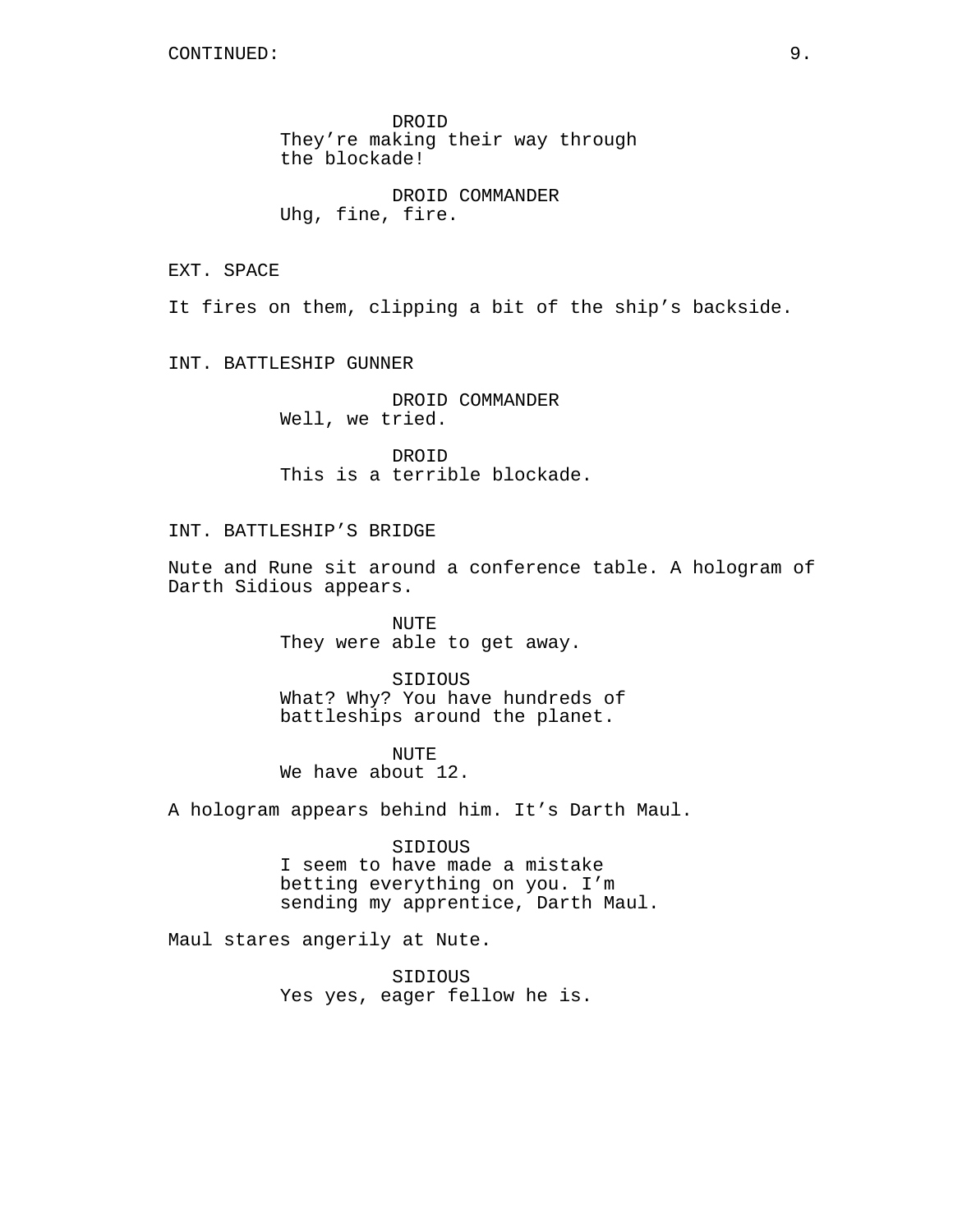PILOT Damn, they hit our hyper-drive.

QUI-GON We'll have to stop somewhere and get it replaced.

PANAKA How about here, Bespin, it's a mining colony gas giant in the outer-rim it's sure to have-

QUI-GON Let's go here. Tatooine.

PANAKA Tatooine? That planet's a desert, it's mostly outlaws and smugglers.

OBI-WAN Exactly, imagine how many great bars there are down there.

EXT. SPACE

The crusier moves toward the giant yellow planet of Tatooine.

EXT. TATOOINE

The ship lands on the desert planet.

The group walks toward Mos Espa spaceport.

The approach Watto's place.

OBI-WAN We'll try one of the smaller dealers.

QUI-GON They're all smaller dealers.

QUI-GON It's good to support local business.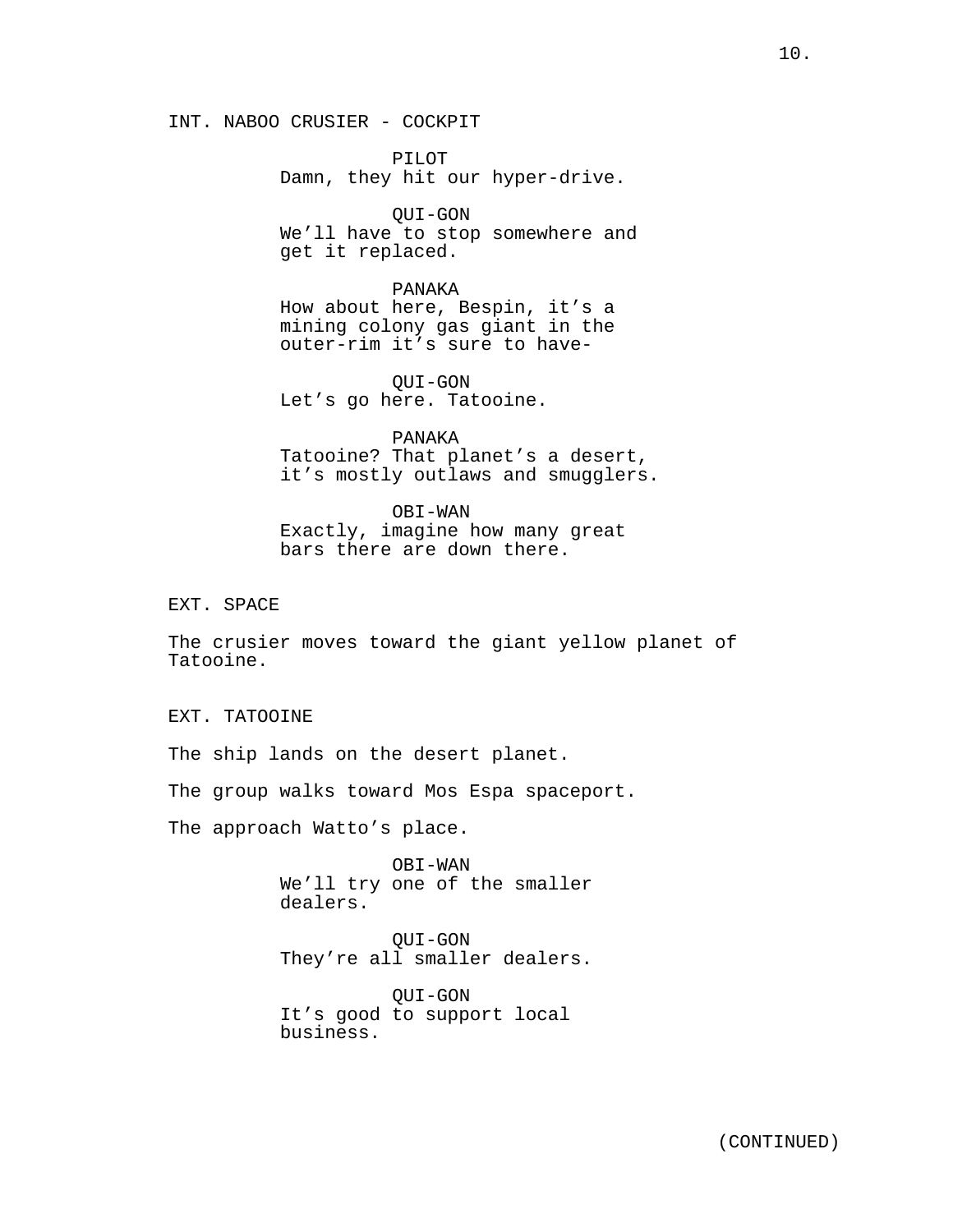PADME I will not condone an action that will lead my people to war.

OBI-WAN Look, it's the first shop we've seen and I don't want to keep walking it's hot.

INT. RANDOM SHOP

A flying bug man who is similar to Watto but not Watto approaches them.

> NOT-WATTO Eyyyyy! How can I help you my friends?

QUI-GON I need parts for my ship.

NOT-WATTO Uhh, this is a carpet shop, we sell carpets.

Akward silence.

EXT. TATOOINE

The group leaves and enters another shop.

INT. RANDOM SHOP

Another Watto-like creature.

QUI-GON I need parts for my ship.

NOT-WATTO Hello my friend, unfortunetly we sell bathtubs.

EXT. TATOOINE

They leave again.

QUI-GON

See?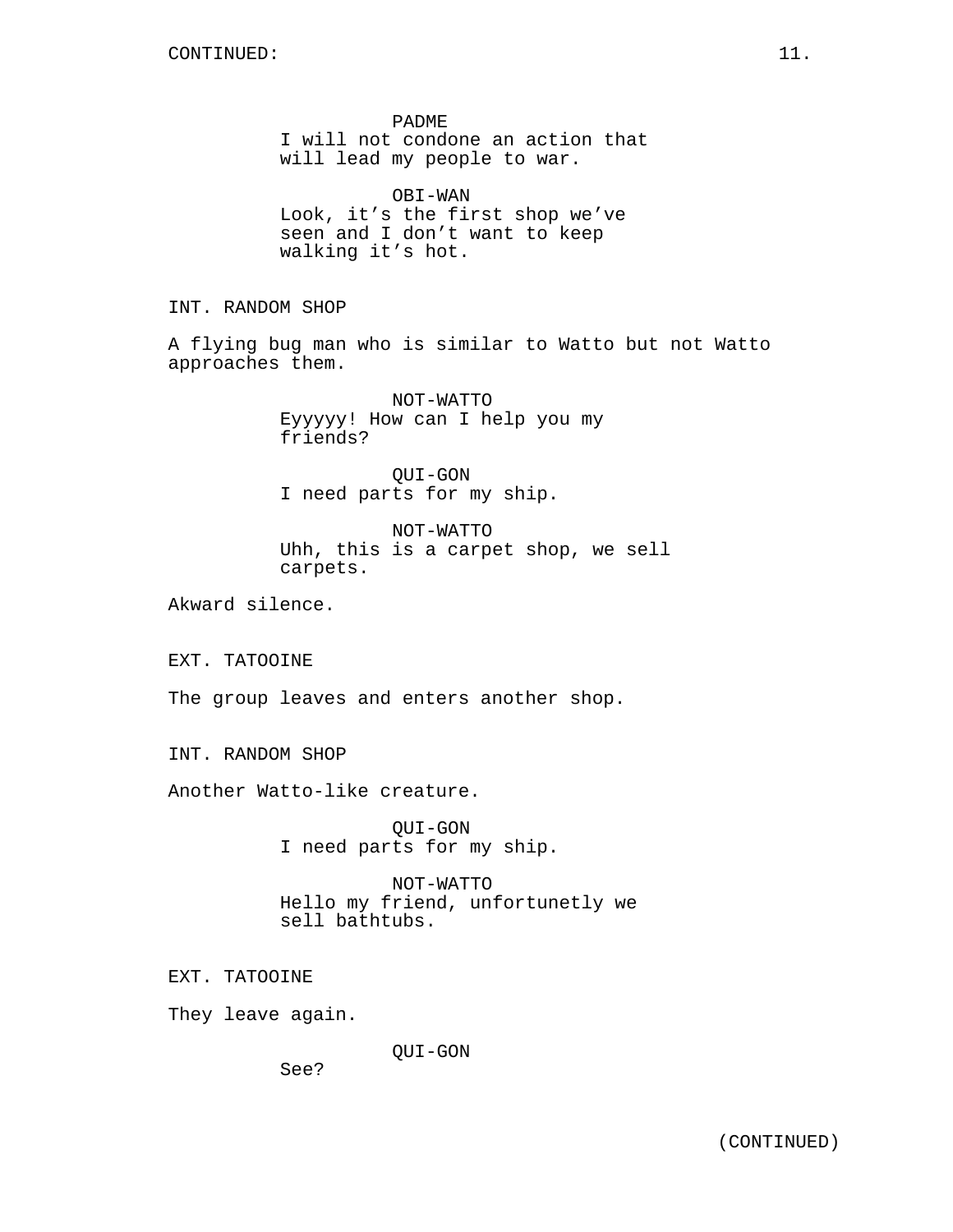# OBI-WAN

Shut up.

They enter another shop.

INT. WATTO'S SHOP

Inside they meet Watto.

QUI-GON I need parts for my ship.

WATTO Well you came to the right place my friend!

QUI-GON Thank the Force.

WATTO Hey! Kid! Get the hell out here we got customers!

A small boy approaches. He doesn't speak coherent English but instead baby-talk babbling.

> ANAKIN Bluurhrhaggshs.

WATTO The kid's uhh... he's a good kid, you know? Nice.

ANAKIN Ag-bb-blluurrhhhheee.

Watto and Qui-gon leave to discuss business.

Anakin sits next to Padme making noises.

# ANAKIN

## Bllppppptttpp.

Padme stares off into the distance trying ever so hard to ignore what's happening.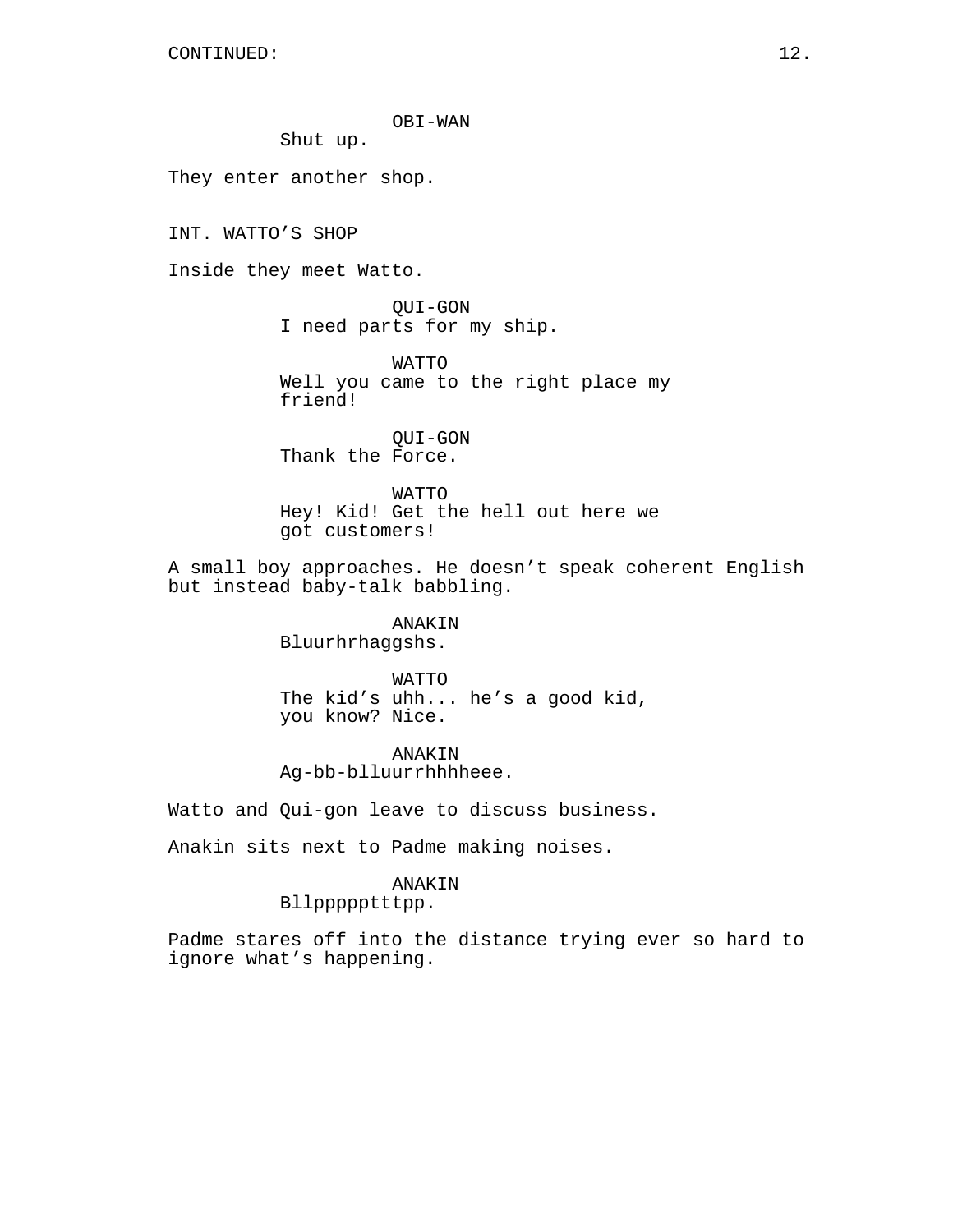They walk outside the shop.

WATTO

Sooo, I've got the part you need but it's like a ba-billion space bucks.

QUI-GON Hmmm, we have republic credits.

WATTO Ehh, spacebucks only.

QUI-GON I'm afraid I don't have any...

WATTO

Well I mean, here on Tatooine we're really into, you know, games of chance... a little bit of the ol' numbers game... you know, illegitmate means of making money...

OBI-WAN Oh you mean gambling? Yeah we do gambling.

WATTO

Eyyyy!

INT. WATTO'S SHOP

Watto and Qui-gon enter.

WATTO So what you do is you race the pods and when you win, you get a bantha-load of money

QUI-GON

I like it.

# ANAKIN

Beerrbbppp.

Anakin, wandering around and knocking shit over, walks to a door and opens it, revealing an unfinished droid, C3P0.

He clicks him into an on position.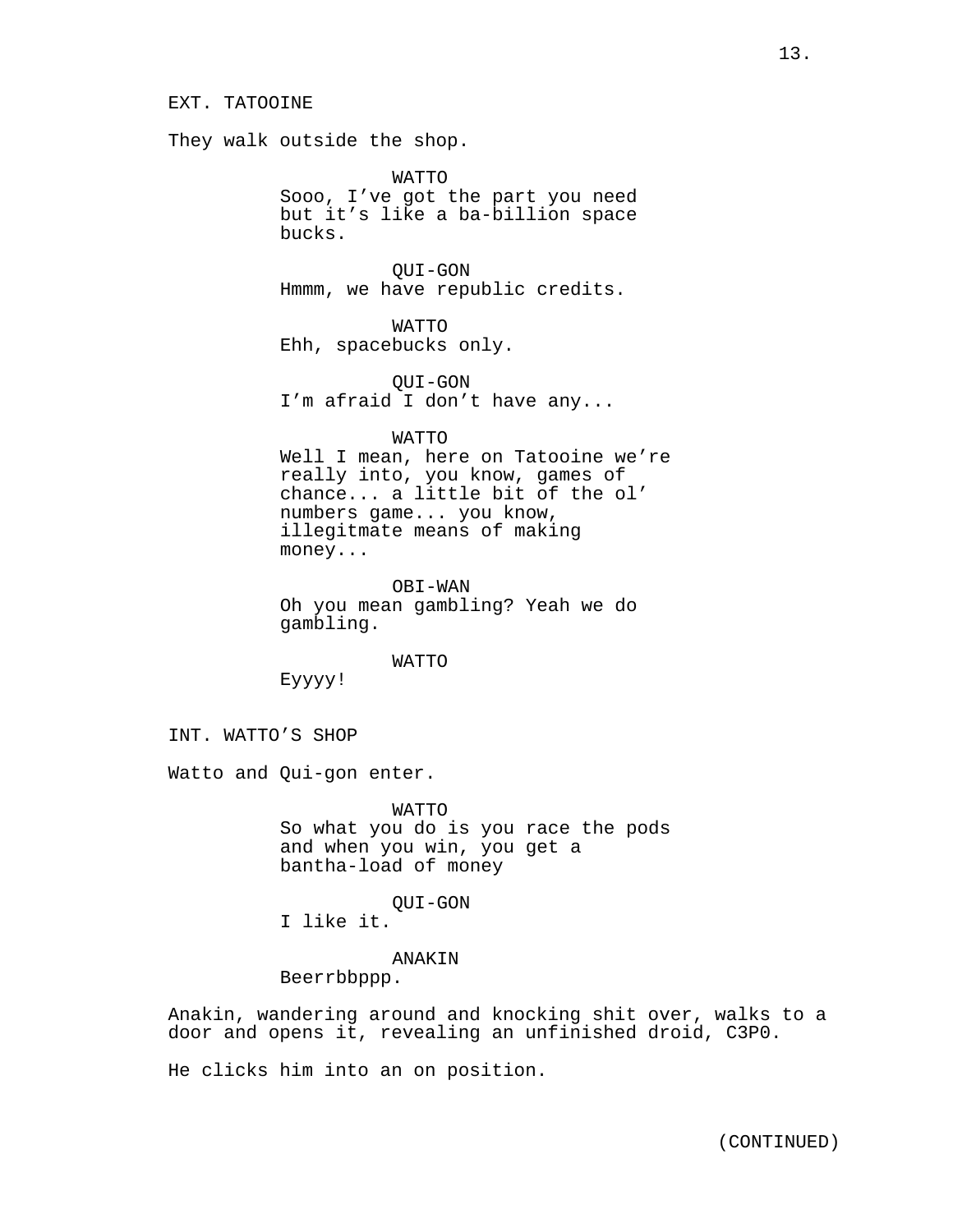C3P0 (turning on) ... wwwoooaaAAAHHH hello, I am c3p0 human cyborg- AHHHHHHHHHHHHHHHHHHH. He screams for a beat. OBI-WAN What is this thing? C3P0 My life is *pain*. QUI-GON Hello friend. C3P0 *My creator was a child*. ANAKIN Bllleeeooorrrryy. C3P0 (turning to Qui-gon) Will you kill me? WATTO Look put the robot in the pod, he'll win for sure. C3P0 I get to be... a podracer? OBI-WAN Yeah, whatever let's go get some sweet cash. EXT. TATOOINE - PODRACE COURSE Large crowds surround the course as the podracers get ready for the race. A small probe droid buzzes around our heroes. EXT. TATOOINE

Nearby, on a cliffside, the droid flies over to Darth Maul as he watches.

The droid opens up a small viewport to show Maul the recording.

(CONTINUED)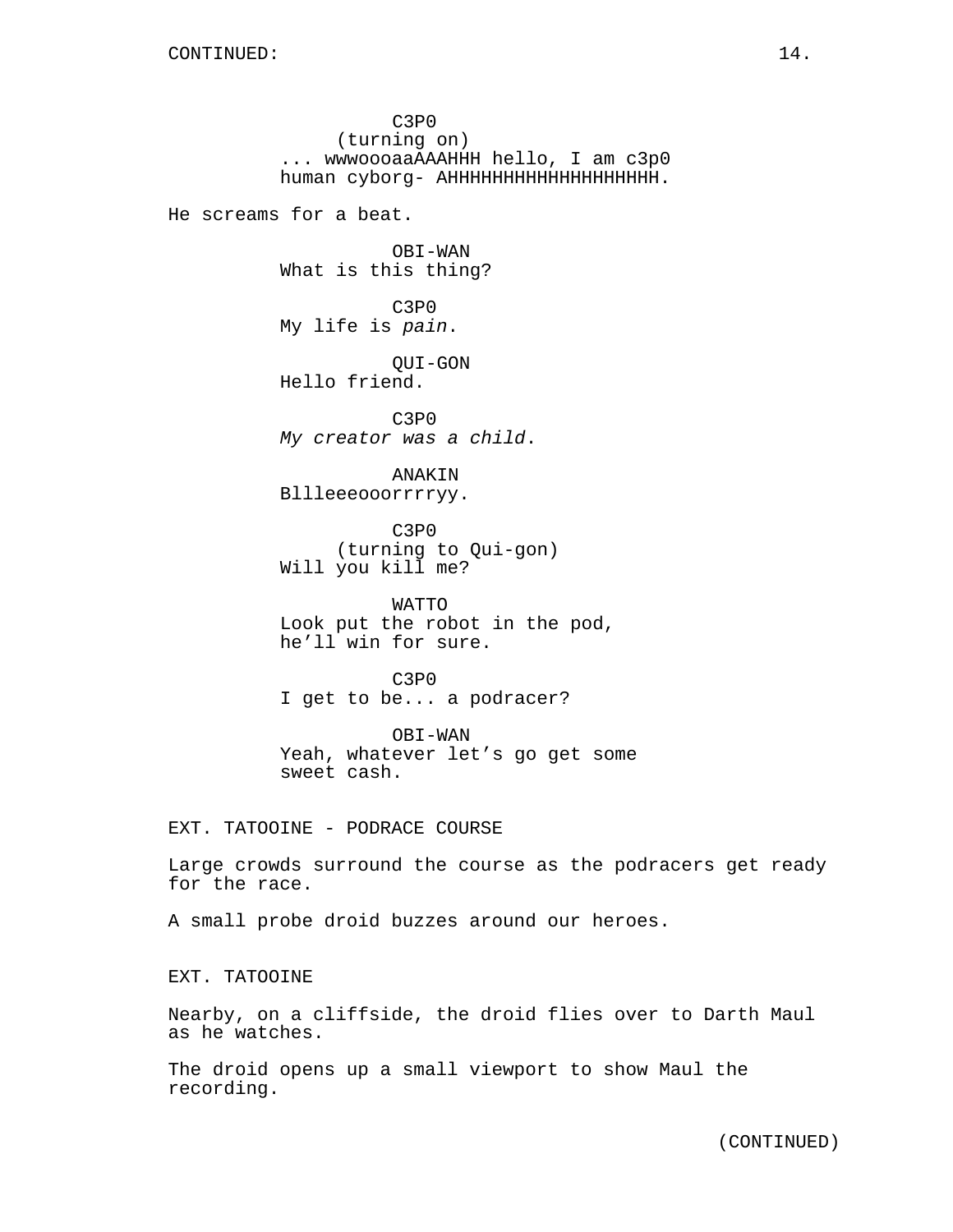## CONTINUED: 15.

A hologram of Sidious appears.

SIDIOUS Qui-gon is on Tatooine, good. The jedi will be no match for you.

A beat.

SIDIOUS Pick me up some ice cream on your way back.

EXT. TATOOINE - PODRACE COURSE

They make their way to the pod.

C3P0 Finally my life has some meaning.

The group walk up to the pod.

Qui-gon picks up C3P0 and tries to insert him into the sheat but he doesn't fit.

> QUI-GON Hmm, this pod is absolutely child-sized.

C3P0 No, please no.

# QUI-GON

Hmmm.

He looks around for a replacment.

C3P0 My legs will come off, I don't need them.

He spots Anakin.

QUI-GON Okay, I guess you'll do.

# ANAKIN Blrrrppptt-yeeeaahh.

Qui-gon tosses C3P0 aside. C3P0 makes an "ouch" every time he bounces on the ground.

Qui-gon picks up Anaking and dumps him headfirst into the pod.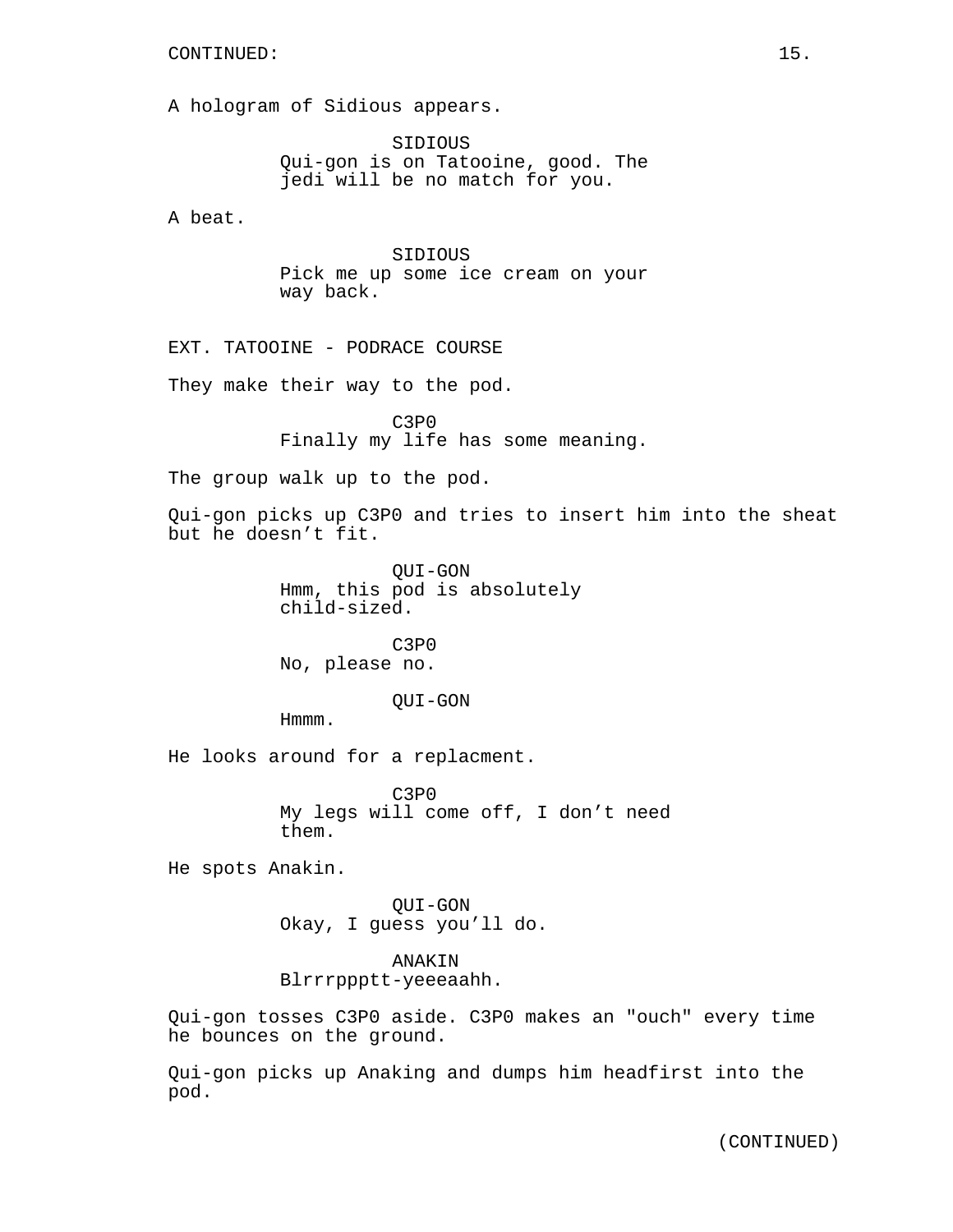QUI-GON In you go!

C3P0 looks on at Anakin in abject horror that only the emotionless face of a droid can convey. His eyes glow red but for a moment.

The race is about to begin, the racers take to their pods.

ANNOUNCER Racers to your pods! And now, for the opening ceremony, our local soverign, Jabba the Hutt!

JABBA (speaking like an adult from Charlie Brown) Wha wha, wha wha whaaa wha wha wha whaa. Whaaa!

Jabba waves on. The starting lights count down, and suddenly the race is underway.

EXT. TATOOINE

As the racers get on the course, Anakin hits his pod at full throttle.

His pod is durable and heavy compared to the others, as he approaches racers he hits them, knocking them out of the race in a spectacular explosion.

For a breif moment they pass through a cavern, stone wall covers the screen.

As they leave the other side they are suddenly in the n64 podracer game until again they pass through a cavern, shot unbroken, the other side back to bricks.

One pod screams into the start of the race on the second lap and hits a bank, careening into the crowd killing hundreds.

EXT. PODRACE CROWD

QUI-GON He's doing quite well.

OBI-WAN Surprisingly not dead.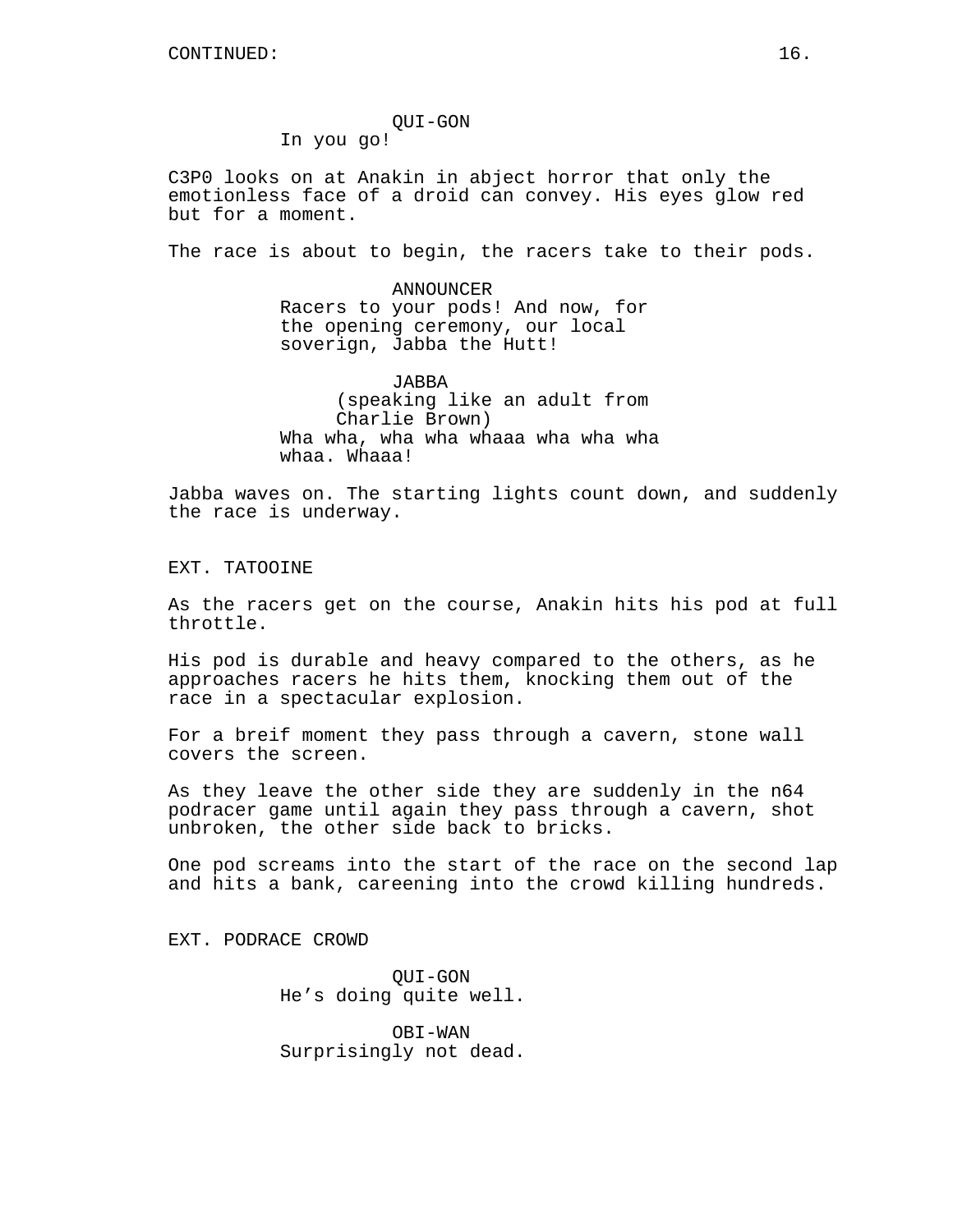### EXT. TATOOINE

As the racers reach a canyon, some Tuskan Raiders begin firing onto the track.

Their shots ricochet off Anakin's seemingly indestructible pod, flying indiscriminately into other racers, taking them out immediately.

The race comes in again for the third and final lap, more pods crashing and burning into the crowd, absolute chaos.

As Anakin and Sebulba reach a narrow passage, they fight over the lead. Sebulba knocks Anakin into a wall, killing several onlookers. The wall leads off to a ramp that Anakin hits at full speed, skyrocketing into the sky.

He keeps going, and going, up up up. His pod is reaching the upper layers of Tatooine's atmosphere.

EXT. PODRACE CROWD

OBI-WAN Oh, spoke too soon.

#### EXT. TATOOINE

Sebulba looks upward in horror. While distracted he accidentally knocks one of his pod engines into a wall, it flies off and explodes, his other engine thrashing around until it too detaches. Sebulba screams as his pod is sent at full speed toward the ground, skidding the sand as he comes to a violent stop.

EXT. TATOOINE - PODRACE COURSE

The crowd is silent, all of the other pods are destroyed. A single racer putters towards the finish line but explodes before he can cross it.

Everyone sits in stillness unsure of what's happened.

Suddenly, Anakin comes crashing down at full speed from his jump, his engines exploding on impact and the pod itself stuck firmly into the sand.

Everyone is shocked, but they look, he has indeed crossed the finish line.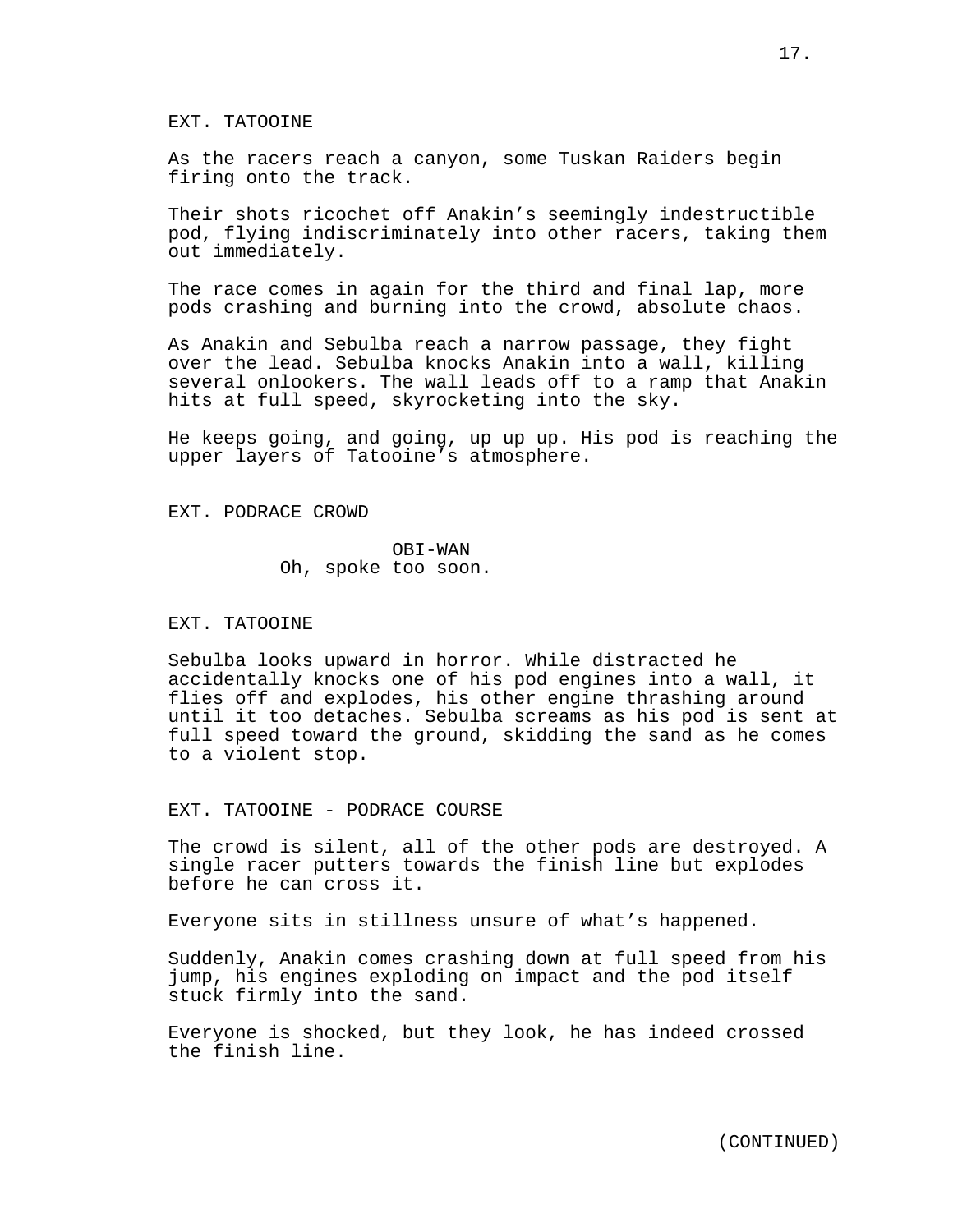ANNOUNCER It looks like Anakin Skywalker is... the winner!

Suddenly the crowd goes wild.

Anakin, completely unaware of the events of the race, crawls out of the wreckage.

> ANAKIN Blub blee heeeeeh hheee.

Behind him is a desolate scene of wasted pods, hundreds of dead onlookers, and mass carnage.

> OBI-WAN Yes! We've won so many spacebucks!

Everyone celebrates.

Padme approaches, visibly miffed.

PADME Uhm... the ship?

He stares confused until it dawns on him.

OBI-WAN .... the SHIP!

EXT. TATOOINE

The giant silver cruiser blasts off overhead.

SHMI Where is... where is Anakin?

C3P0 Son of a bitch.

The camera pans over, Maul sitting on his speeder watches the ship leave and takes off to follow.

EXT. SPACE

The giant silver ship rushes towardcs Coruscant.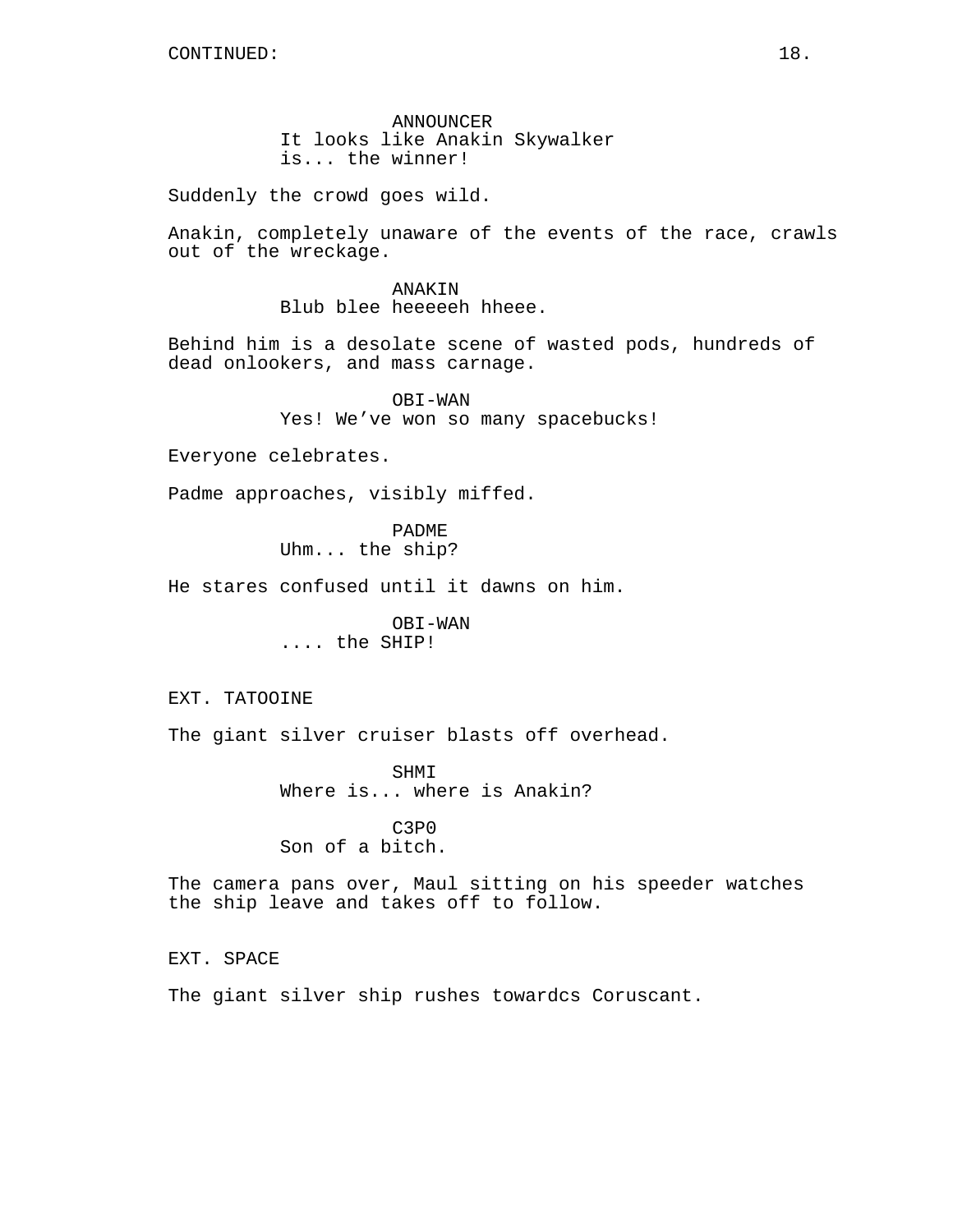Qui-gon and Obi-wan make their way to the jedi temple. Anakin is teetering behind them, confused, being pulled along by a child harness.

INT. JEDI TEMPLE

Inside, the jedi sit around a large circular room with adjacent chairs. A cloud of constantly bellowing smoke tinges the air. Bongs and snack wrappers litter the floors.

As they enter they shake their heads.

QUI-GON Smokes a little heavy today boys... (cough)... I bring you news...

OBI-WAN Tatooine is a great place to gamble.

He coughs.

MACE WINDU ... and the negotiations with the Federation?

OBI-WAN Oh my god are we still talking about that? Honestly, I forgot.

YODA Heh hehehe, me too, me too...

MACE WINDU Well did anything happen while you were-

He suddenly notices Anakin.

MACE WINDU What's uhhh... who's your little friend?

ANAKIN Hehhhhaaabblllppt.

QUI-GON

Who?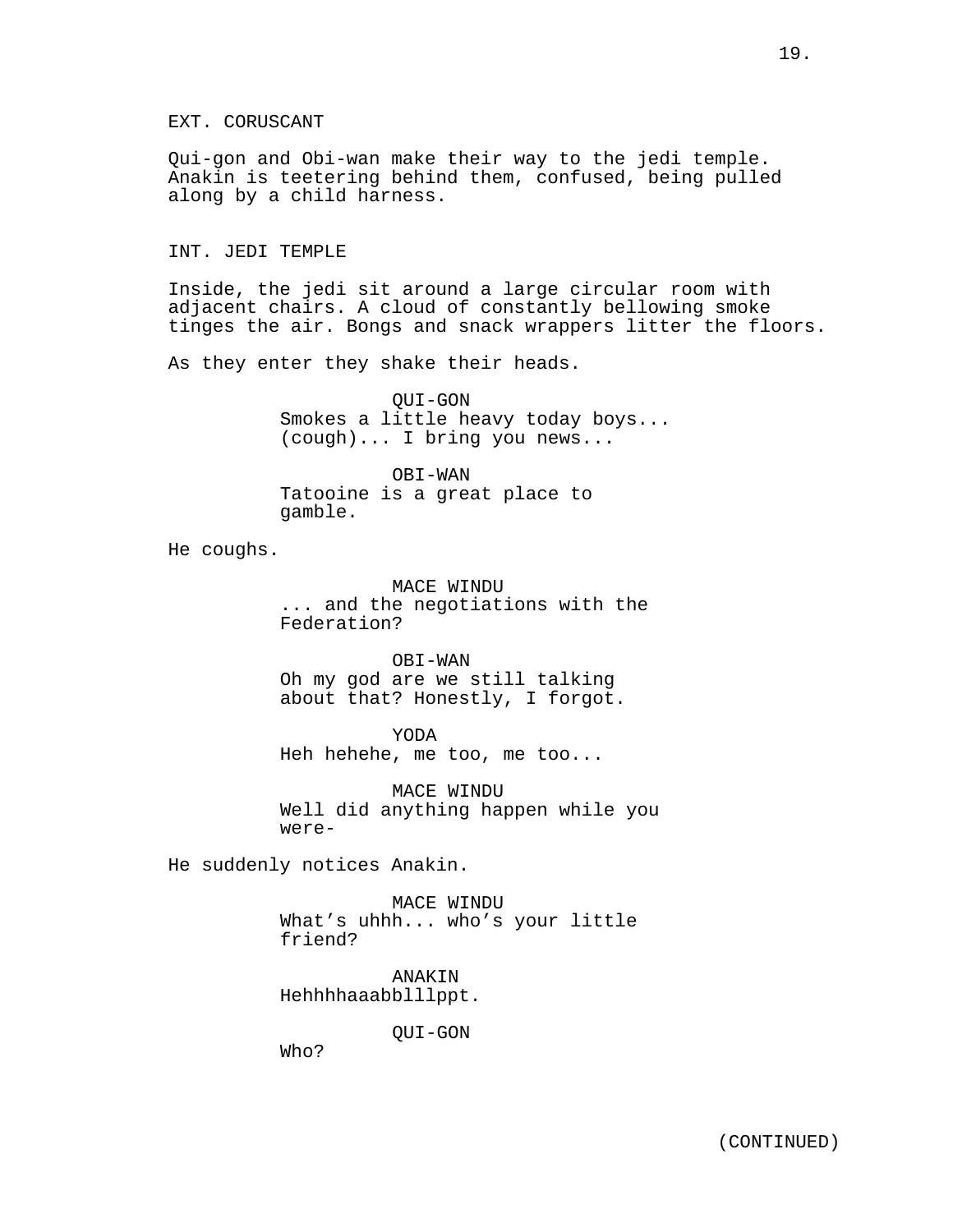YODA

The boy.

## QUI-GON

What boy?

Yoda reaches out with the Force.

YODA Hmmm. He's strong with the Force.

OBI-WAN Perhaps he can be trained to be a Jedi?

ANAKIN Blppblllllppptt heeheheeee.

YODA Perhaps... leave him here. For now we must go to the senate and see what's going on with the trade negotiations.

QUI-GON What the fuck are we talking about?

INT. GALACTIC SENATE

The group moves into the senate chambers, a vast array of floating pods where each planet has a represenative.

The supreme chancellor is in the middle talking to the crowd, Senator Palpatine currently has the floor.

He is dressed in dark robes and has a puffy monster face, there is no question that this man is doubling as Darth Sidious.

No one seems to notice.

# PALPATINE

If the federation moves to defer the motion, then we need to find a resolution to end this congressional session.

## CHANCELLOR VALORUM

This congress is still in its authority to debate the severity of the Federation's allegedly illegal blockade on the planet of Naboo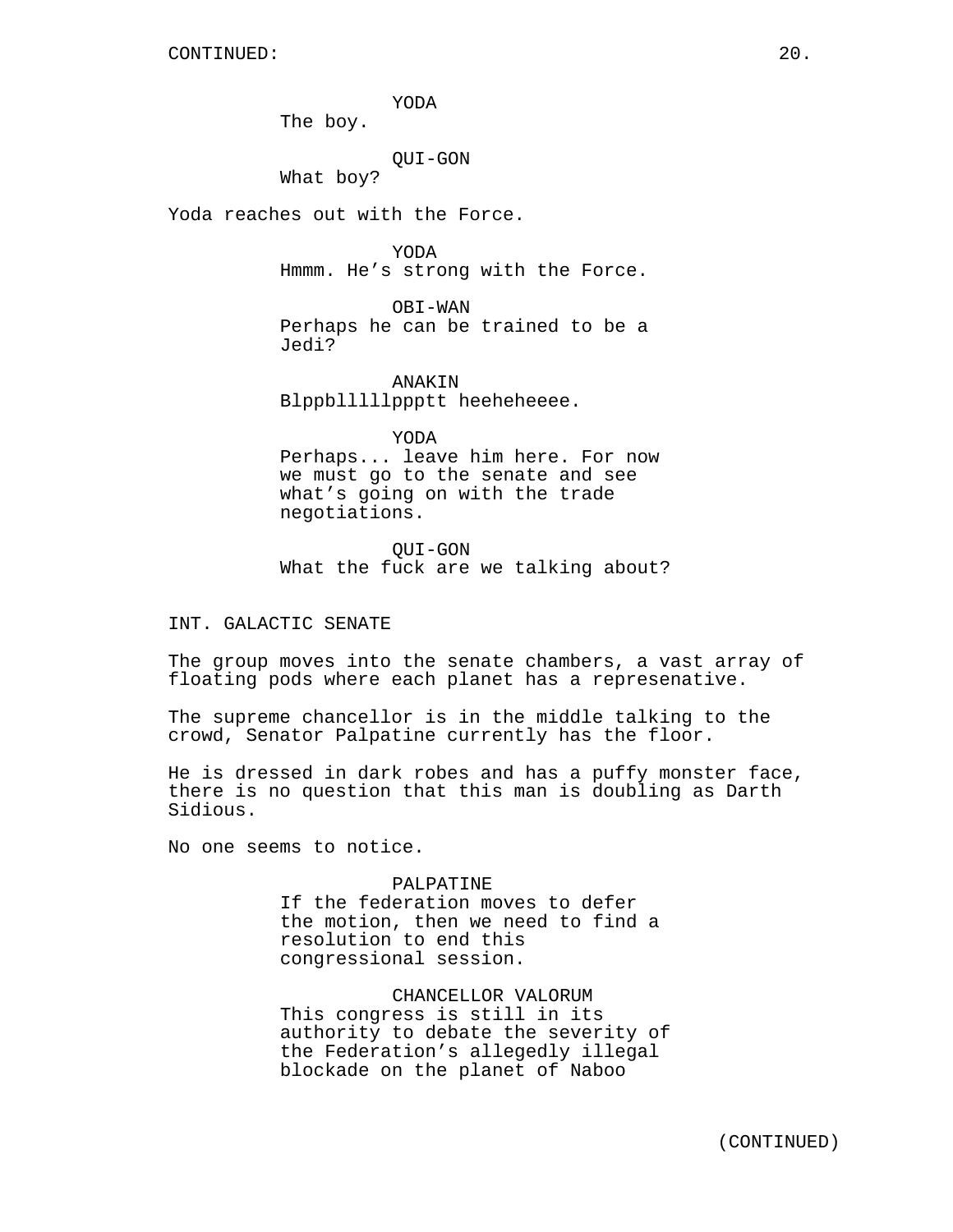PADME

I will not condone an action that will lead my planet to war.

CHANCELLOR VALORUM Yeah, I think war is probably already happening, m'lady.

## PALPATINE

We must issue a vote of no confidence for the chancellor!

PADME I will not condone an action that will lead my planet to war!

CHANCELLOR VALORUM Yes, we understand.

# PALPATINE

Acording to section seven of galactic senatorial bylaws, when if the chancellor is unable to perform his uties to the utmost of his abilities as seen fit by an elected body, then he is under planetary constitutional oath to allow for a vote of no confidence in so which a new elected offcial can hold the proceedings for the congressional vote of a chancellor to preform te remainder of his term until a puplic election can be held.

As the politicians are talking, we only hear some of what their dialog actually is as it starts to fade into an obscure, muffled background.

As this happens, we hold on a shot of Obi-wan, now with the classic Blockhead smile, staring somewhere into the middle distance. As the politicians talk more and more, the facce slowly shrinks and shrinks into his head until it is microscopic.

The camera zooms ever so slightly onto him. We do not actually hear the end of this debate.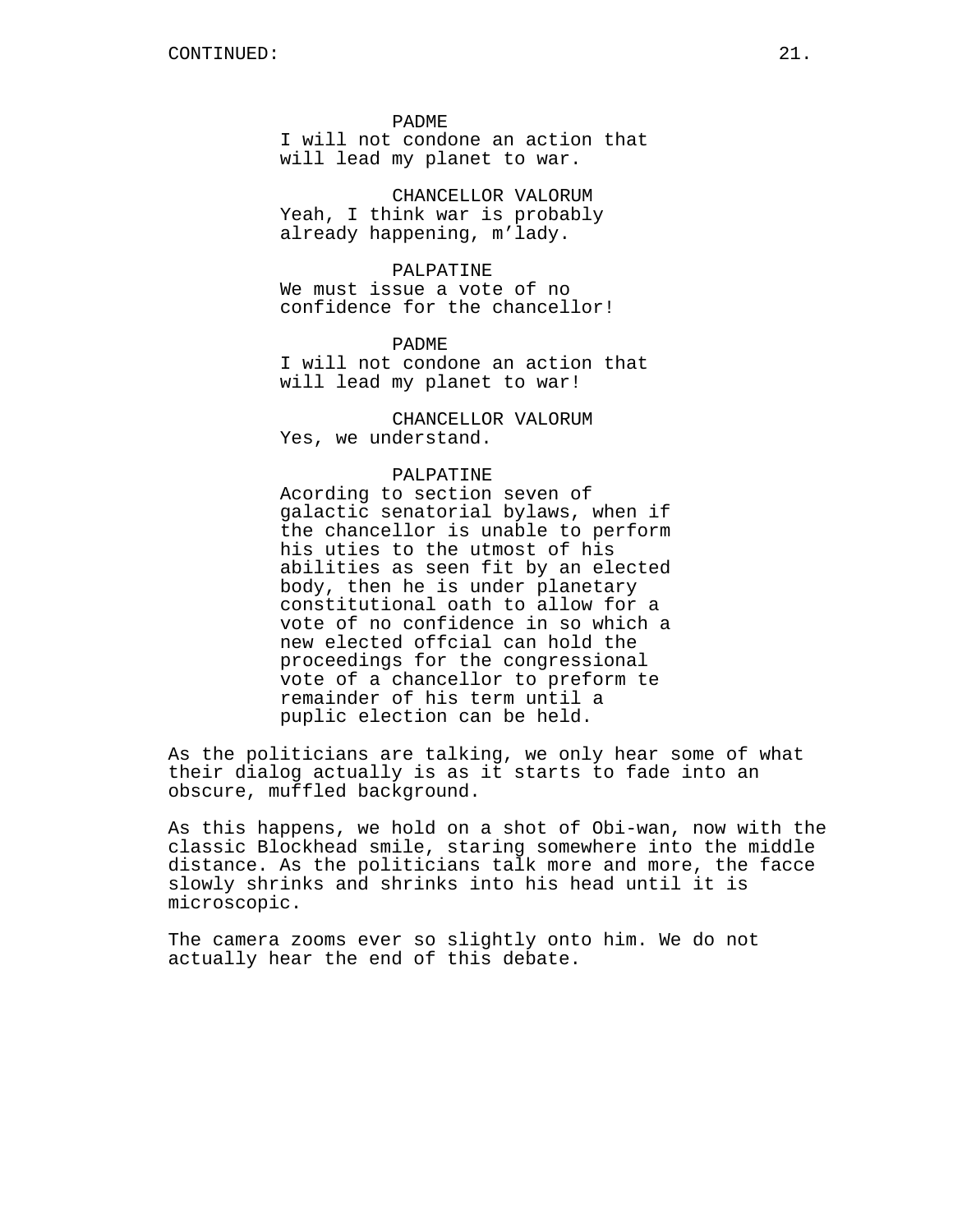INT. CRUISER

Obi-wan wakes up suddenly and abruptly on the cruiser ship.

OBI-WAN Ohmigod what happened!?

QUI-GON You blacked out my friend, turns out the council's strain was a little too heavy for you.

Anakin is walking around on the ship.

OBI-WAN (pointing to Anakin) Why did you bring that?

QUI-GON Bring what?

INT. NABOO HANGAR

The two jedi rush in.

QUI-GON Alright, all we've got to do is find the thing that controls all the droids and disable them.

OBI-WAN You know that thing's in space, right?

QUI-GON

Fuck.

Meanwhile, Anankin is bumbling around the hangar bay.

ANAKIN

Boopbooppbooo.

He stumbles and falls from a height, landing directly into a naboo fighter face down. R2D2 is loaded into the ship already.

> R2D2 You are not supposed to be here.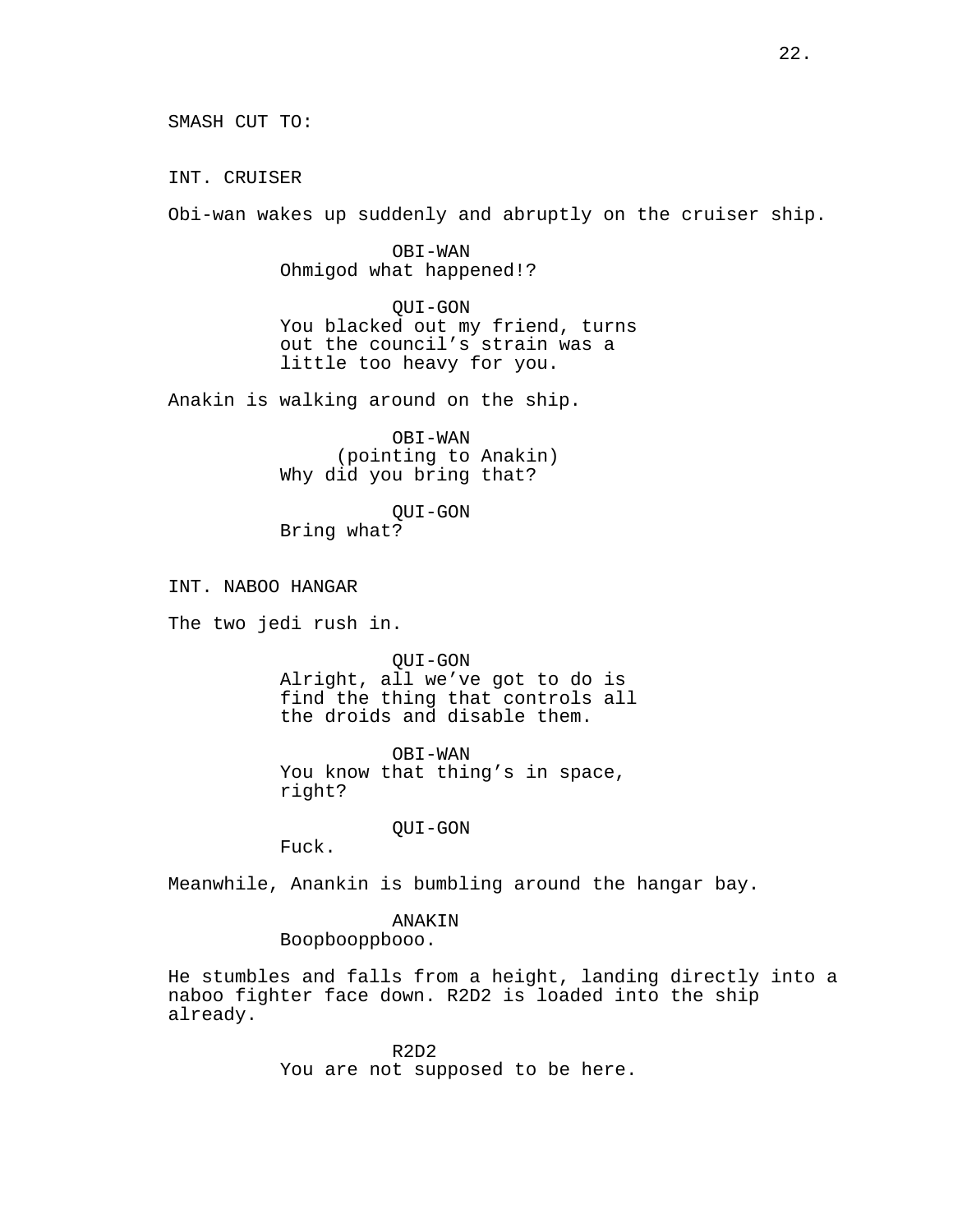Other fighters are taking off to fight in space. Anakin kicks a lever sending them off with the rest.

EXT. NABOO

The ships take off and leave the atmosphere.

EXT. SPACE

As the fighters appraoch the battleships, we see them whip around blindly.

> NABOO PILOT 1 Oh god, these things are ass to control.

NABOO PILOT 2 Are you using mouse and keyboard? You gotta turn that off.

The first pilot is using an old trackball mouse in his cockpit.

NABOO PILOT 1

Ohhhh.

Another fighter flies by, perfectly.

NABOO PILOT 1 Hey how come he's flying so perfectly?

INT. NABOO FIGHTER - COCKPIT

On the windows of the cockpit are several posters for different versions of Microsoft Flight Sim.

The pilot has a cocky grin on his face ans is using a very complex looking Sidewinder joystick.

He raises one eyebrow knowingly.

INT. NABOO HANGAR

Obi-wan and Qui-gon approach the very large and inexplicable door.

It opens to several droids, all swarming the jedi in battle.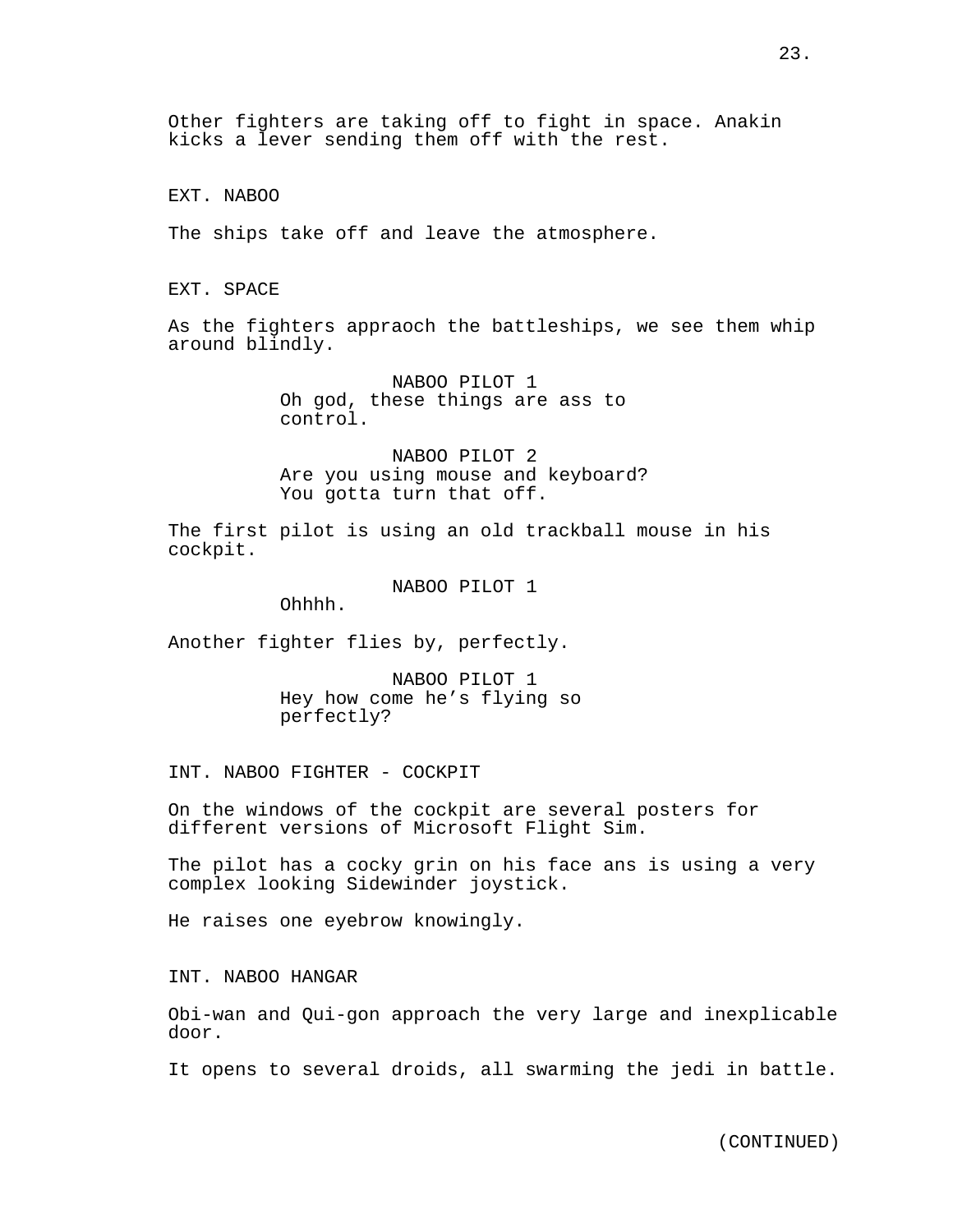Qui-gon and Obi-wan begin immediattely slicing up the droids as more continue to flood out, but it never seems to be enough.

One droid is knocked to the ground. He looks up wearing Smith glasses.

SMITH DROID

More.

More doors open, droids are frantically flooding the room but being swiftly chopped.

At one point a door opens and droids *literally* flood out of it.

When the battle is finished and no more droids are left, Qui-gon turns to Padme.

> QUI-GON I can only protect you, I cannot fight a war for you.

The scene pans around, thousand of droid corpses fizzle and smoke.

Naboo pilots tiptoe around piles of droid bodies, crunching with every step.

Suddenly, *Duel of the Fates* plays. The characters can hear it.

OBI-WAN

Huh.

QUI-GON

Oh no...

The giant door opens again revealing Maul.

QUI-GON Darth Maul.

OBI-WAN You know him?

QUI-GON We frequent a lot of the same clubs, he's actually a really good dancer.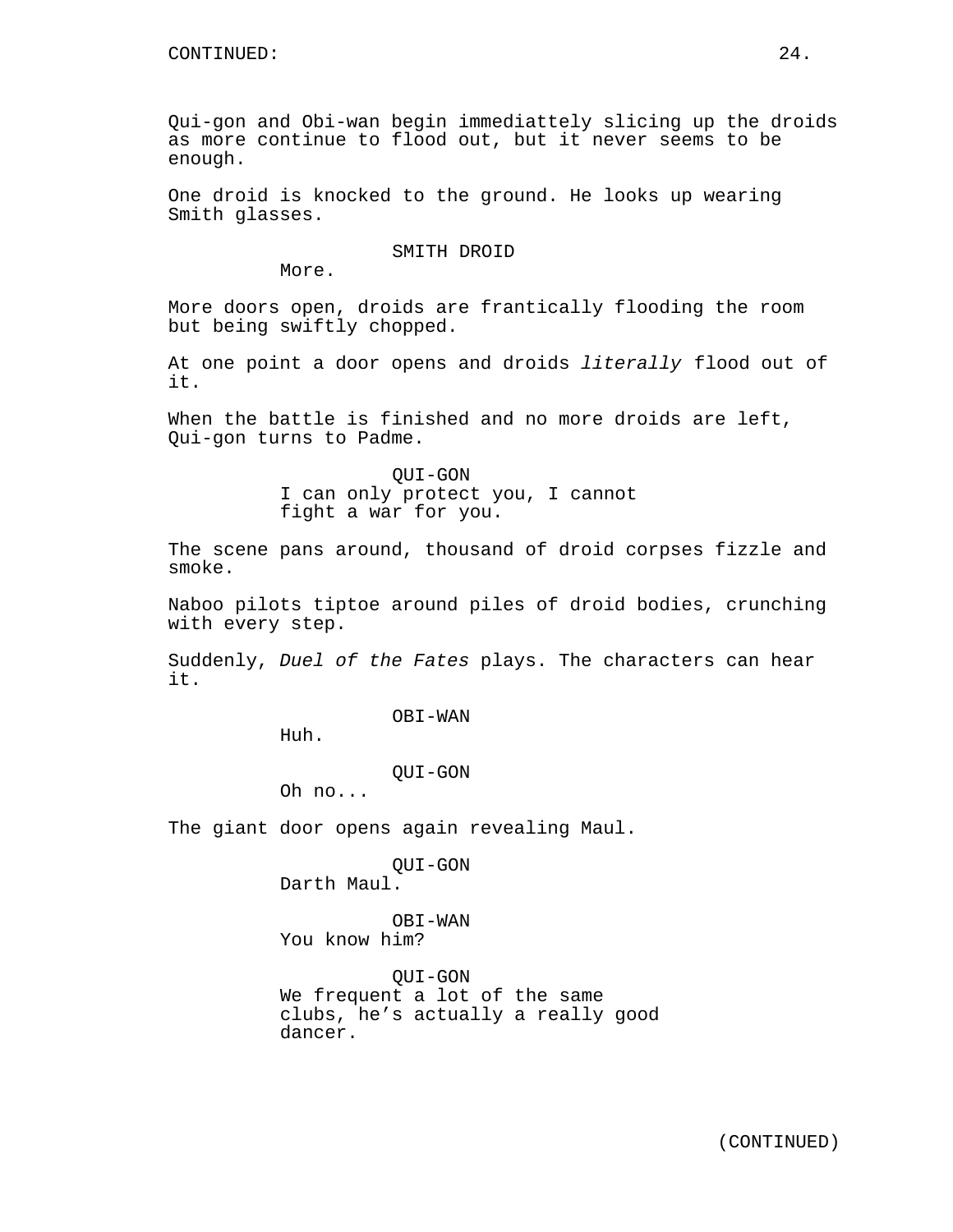OBI-WAN Is he going to be tough to beat?

Darth Maul takes out his saber, turning one of the blades on.

> QUI-GON Nah, we'll be fine as long as he only has the one lightsaber.

Maul turns on the second one. OBI-WAN Well fuck.

The two begin to attack Maul and engage him in battle. They move inward.

INT. POWER GENERATOR

The three fight in an intense display of sowrdsmanship- but like, for real this time, not Blockland.

> QUI-GON This scene is so intense, the animator must be getting carpal tunnel!

They make their way to a hallway with several force feilds.

OBI-WAN Well this is... why is this here?

Qui-gon sits down and begins to meditate.

OBI-WAN No seriously, is one force feild not enough? What is this protecting?

QUI-GON Shut up, I'm mediatating.

OBI-WAN

Why?

QUI-GON So I can look...

The door opens.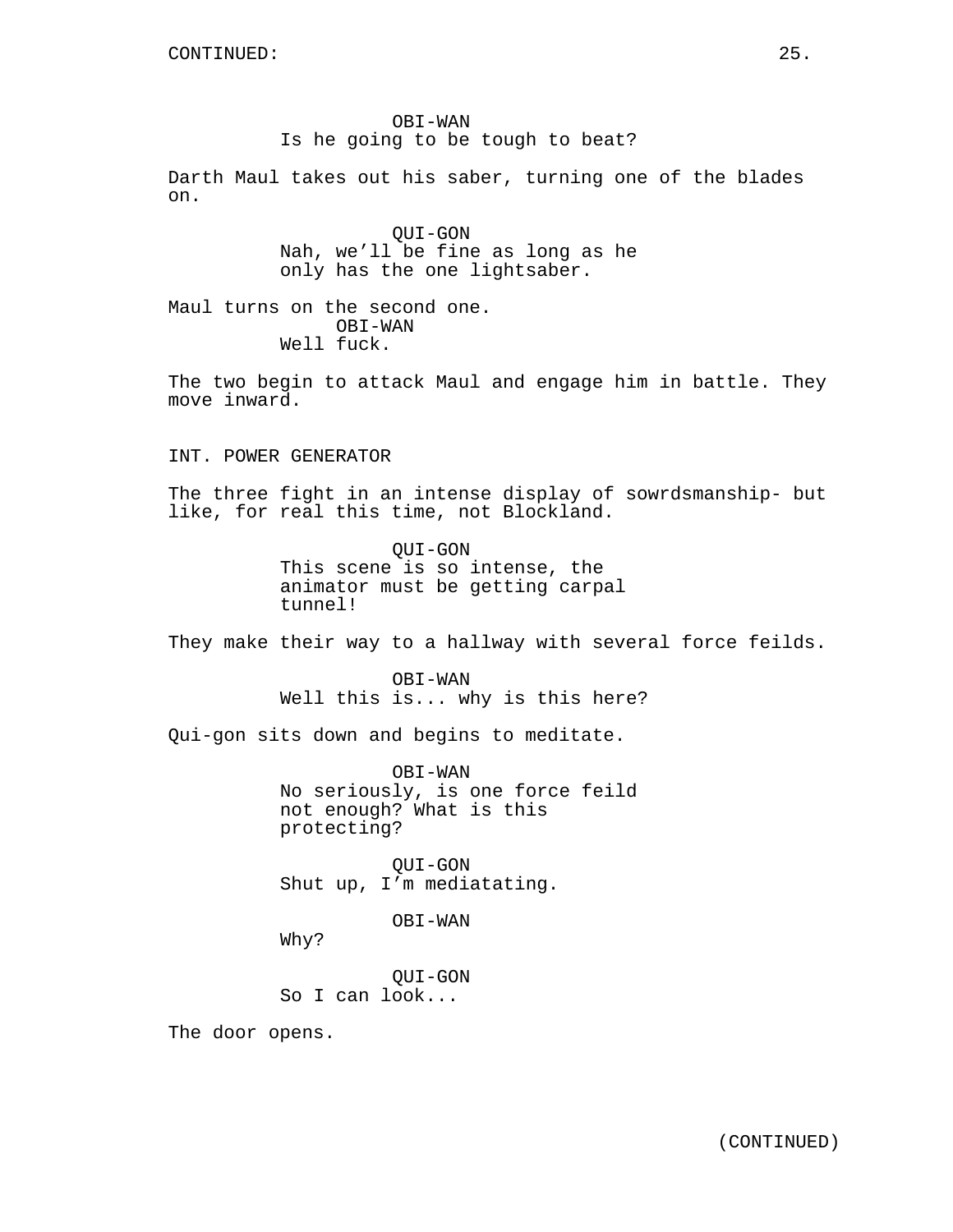QUI-GON (con't) ... really cool!

He lunges at Maul, they swing a few times, but ultimately Maul gets the best of Qui-gon, bringing his saber into his stomach.

#### OBI-WAN

NOOO!

DARTH MAUL (getting close and whispering) This is for never picking up your tab.

QUI-GON (dying) I always... paid for... the wings...

The rest of the force field doors open to allow Obi-wan to escape.

He rushes at Maul, who watches on awaiting their battle.

Obi-wan is far from the camera but still running.

Maul still watches.

Obi-wan still running.

Maul waits.

Obi-wan runs, ever so diligiently.

Maul is becoming impatient, the stretch of time is taking far longer than it should.

Obi-wan continues.

Maul waits.

Suddenly, out of Monty Python, Obi-wan is right on Maul and cuts him directly in half.

Maul staggers and falls, both of his peices tumbling into a pit below them.

Obi-wan walks over to his fallen master who still has some life left in him.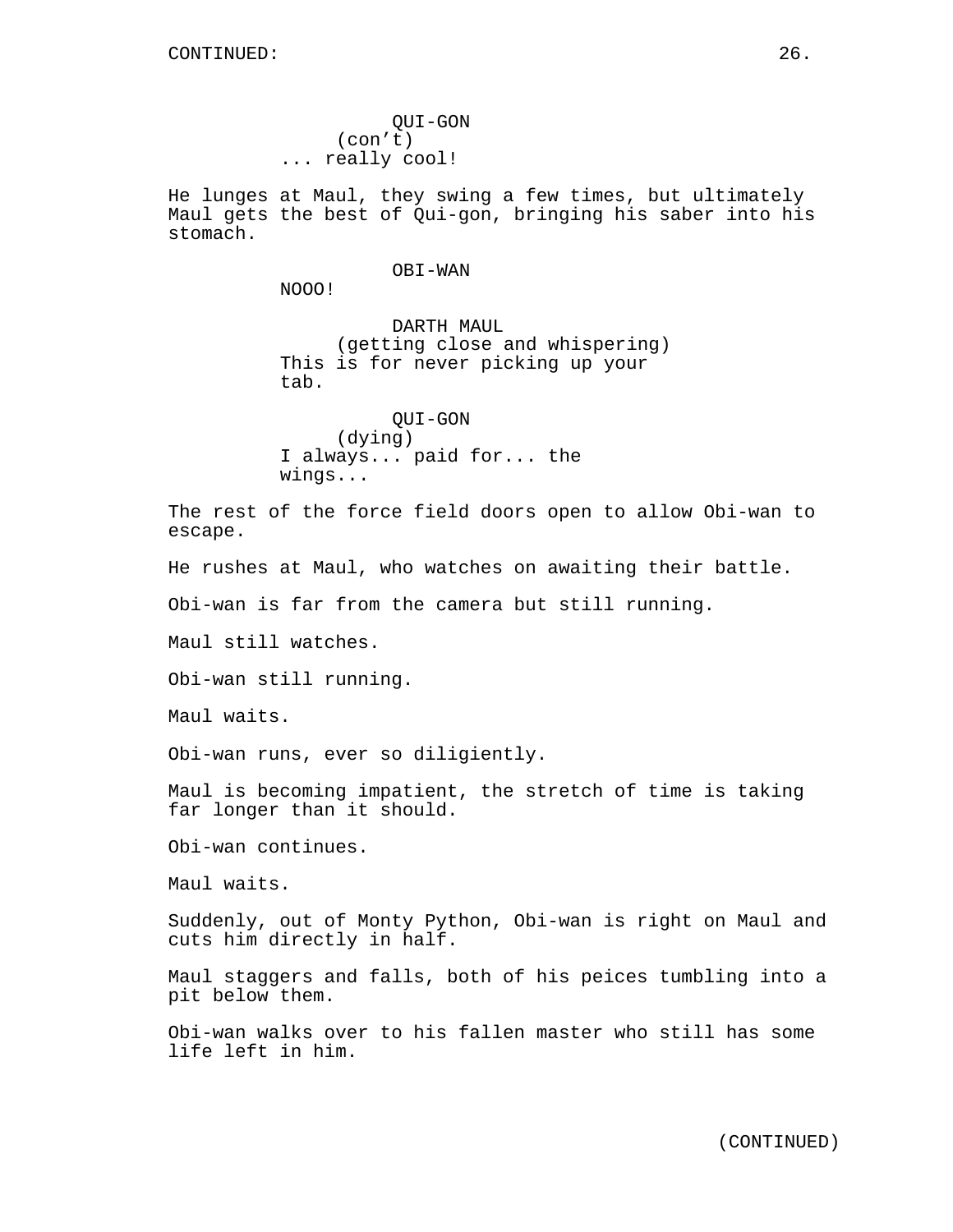QUI-GON (dying) He will be back... (coughs)... in the expanded universe... OBI-WAN (tenderly) No one cares about the EU, master. QUI-GON (trailing off at the last line)

You must promise me... you will train the boy... so he doesn't shit anywhere...

OBI-WAN The boy? What? Train him... to be a jedi? Wait, where is Anakin?

# EXT. SPACE

The naboo fighters are trying their damndest to take out the main battleship but to no avail.

The ships are incredibly tiny and on sticks.

Suddenly, literally screaming in a high-pitch child's voice, Anakin's ship comes rushing in.

INT. COCKPIT

Anakin is shitting his pants.

ANAKIN EEEEEEKKKK-AHHHHHHHHHHHH!

EXT. SPACE

His fighter runs into several other allied fighters, blowing them into peices.

He crashes directly into the hull of the battleship[ and makes his way into the ship's innards.

The ship's cannons fire, letting two laser blasts into the center of the ship.

We cut to a wide angle of the battleship, Anakin's fighter screaming out of it (literally)- it blows sky high.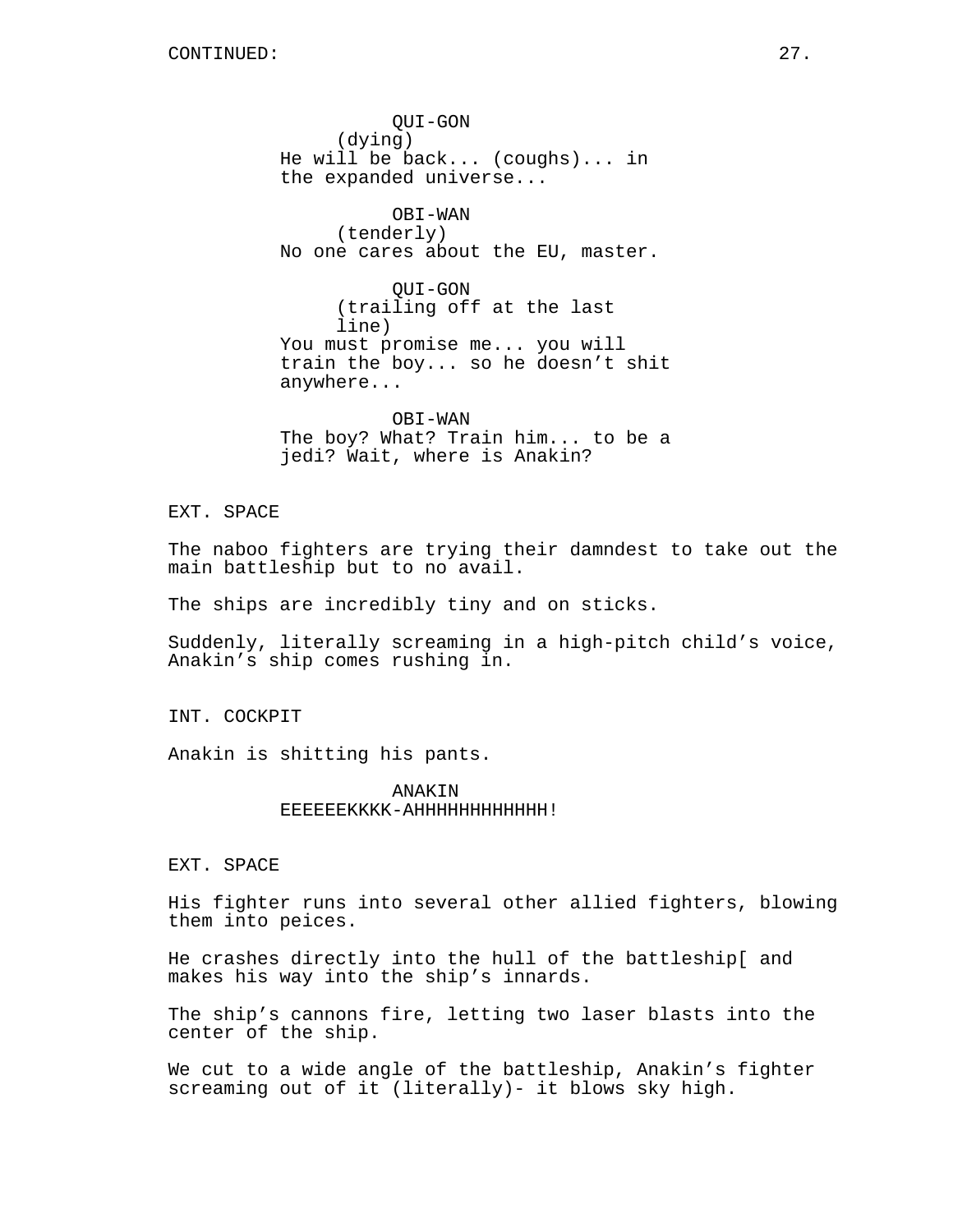INT. POWER GENERATOR

Two droids rush in to arrest Obi-wan after hearing the duel.

DROID Hey, you! You're coming with me!

Suddenly they stop. Both power down.

OBI-WAN That was rather anticlimatic-

Both droids explode violently.

OBI-WAN There we go.

EXT. NABOO

The city is celebratory as they've won the day. The most important members of the jedi council have arrived to see the victory.

> YODA Ahh, Obi-wan. Very clever what you did with the droids.

> OBI-WAN I didn't do anything, master Yoda, it was the boy...

> > YODA

What boy?

OBI-WAN The boy... the one who's really powerful with the force?

YODA There was a boy?

EXT. NABOO - FUNERAL

The jedi are mournful of their lost friend.

Qui-gon's body is lit aflame.

Mace and Yoda ponder.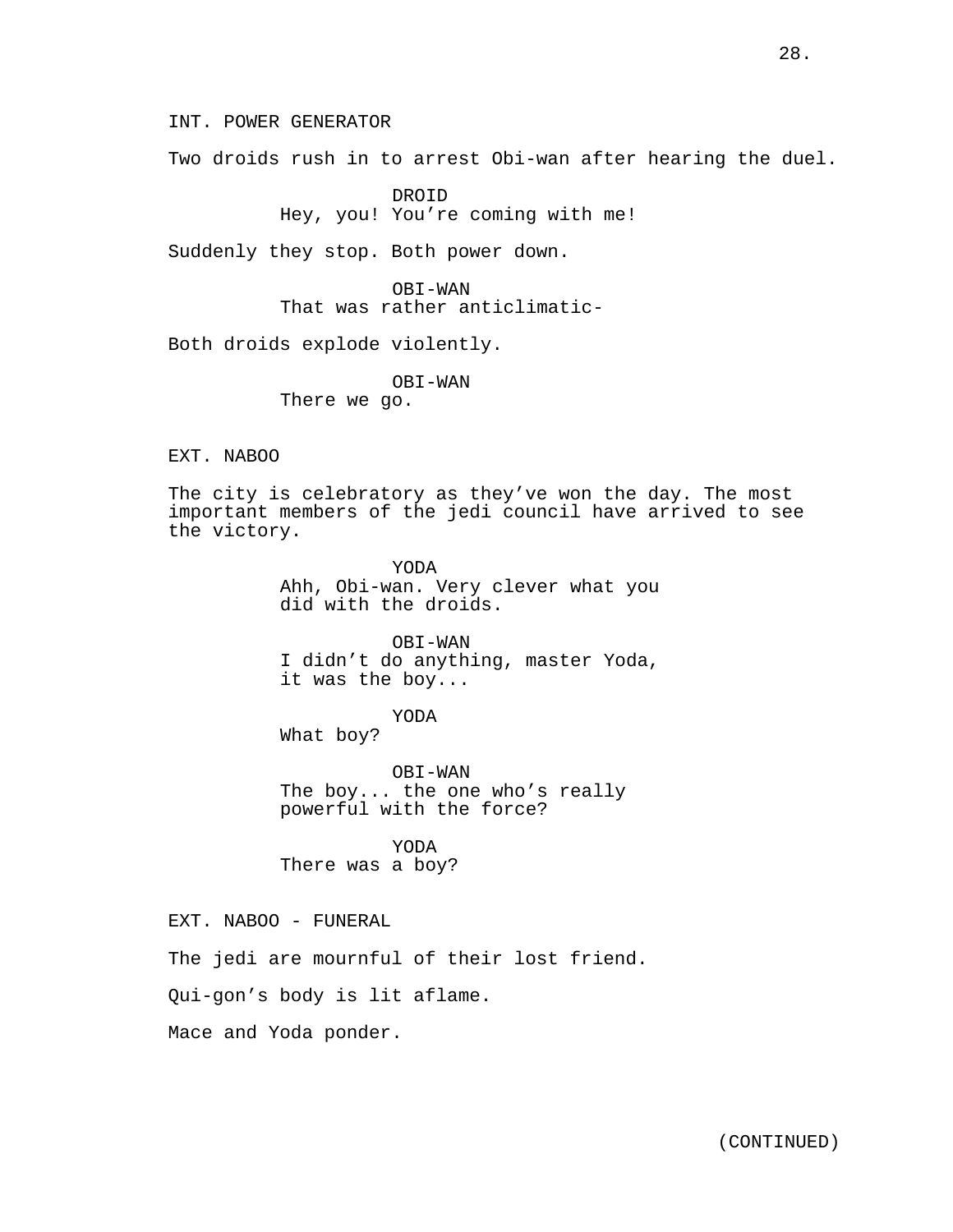MACE WINDU There is no doubt, the mysterious warrior was a sith.

YODA Hmmm. Sith are like shoes... always *two* pairs.

MACE WINDU But which was destroyed? The left shoe or the right?

YODA Hmmmm. Bad analogy I made.

EXT. NABOO

Everyone is cheering as the day has been won.

Despite being elected chancellor, Palpatine is distraught.

PALPATINE (to himself) Hmmph. A shame the loss of Darth Maul.

ANAKIN Blaahhgghhaha.

# PALPATINE

Yes, I suppose you're right, one does need to look on the bright side. Or in my case... the not-so-bright side.

He chuckles to himself.

Anakin laughs in baby.

PALPATINE I like you, kid. I can see great things in our future together.

## ANAKIN

Bluurrrgg.

He throws up on himself.

We pan out, the crowd continues to cheer as everyone stands around for the hero shot. The crowd cheers.

IRIS OUT